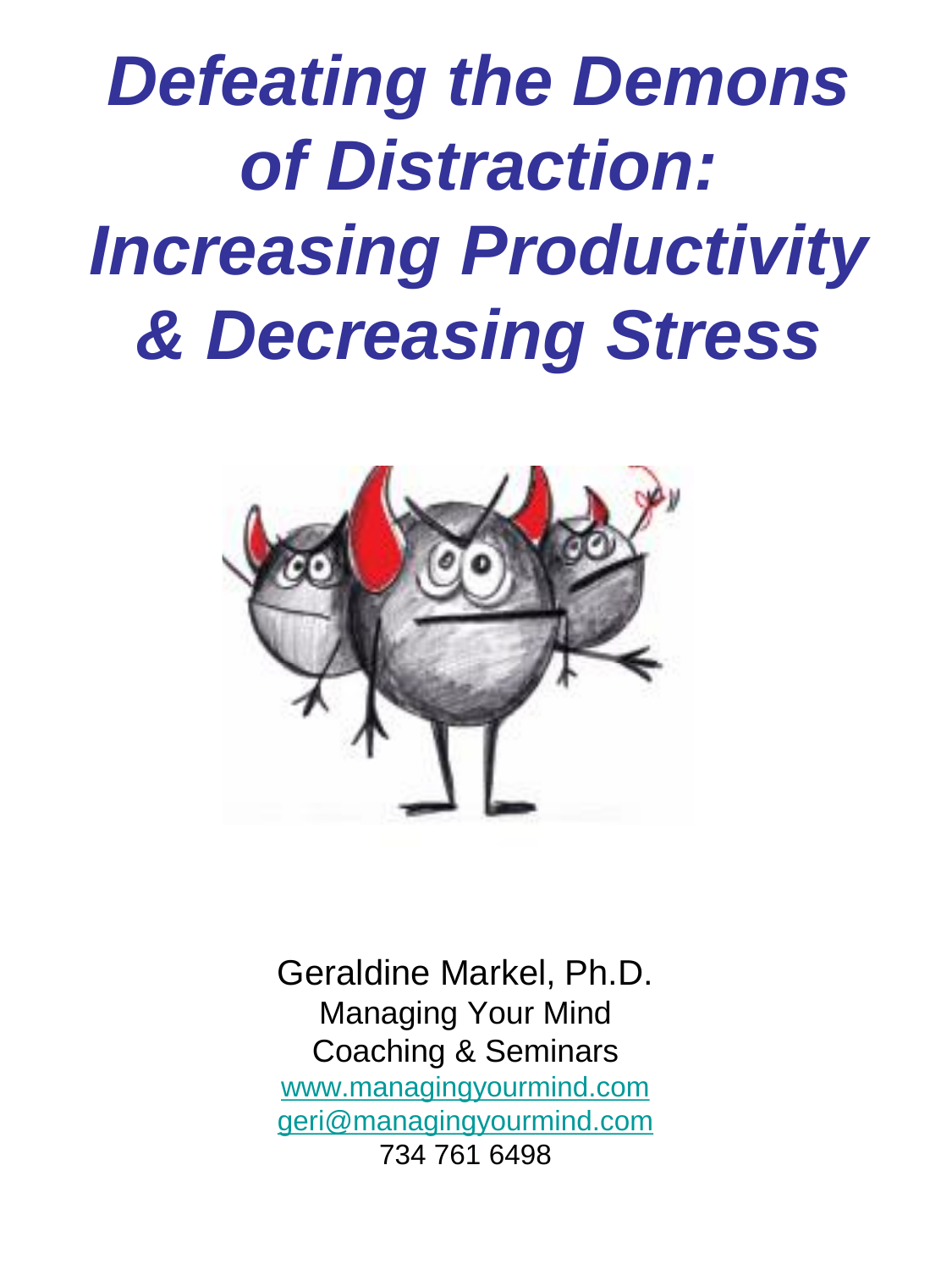## **Self-Check**



- ❑1. The cell phone rings all day or I get lost on the Internet.
- ❑2. I don't complete enough work because people interrupt me all day.
- ❑3. I try to multi task, but it doesn't work.
- ❑4. My work space is so noisy that I have trouble trying to think.
- ❑5. I begin to work, but I think about problems or responsibilities.
- ❑6. I'm tired and find it hard to focus.
- ❑7. Illness or medication seems to interfere with my attention or memory.
- ❑8. My mind is racing and I can't deal with one thing at a time.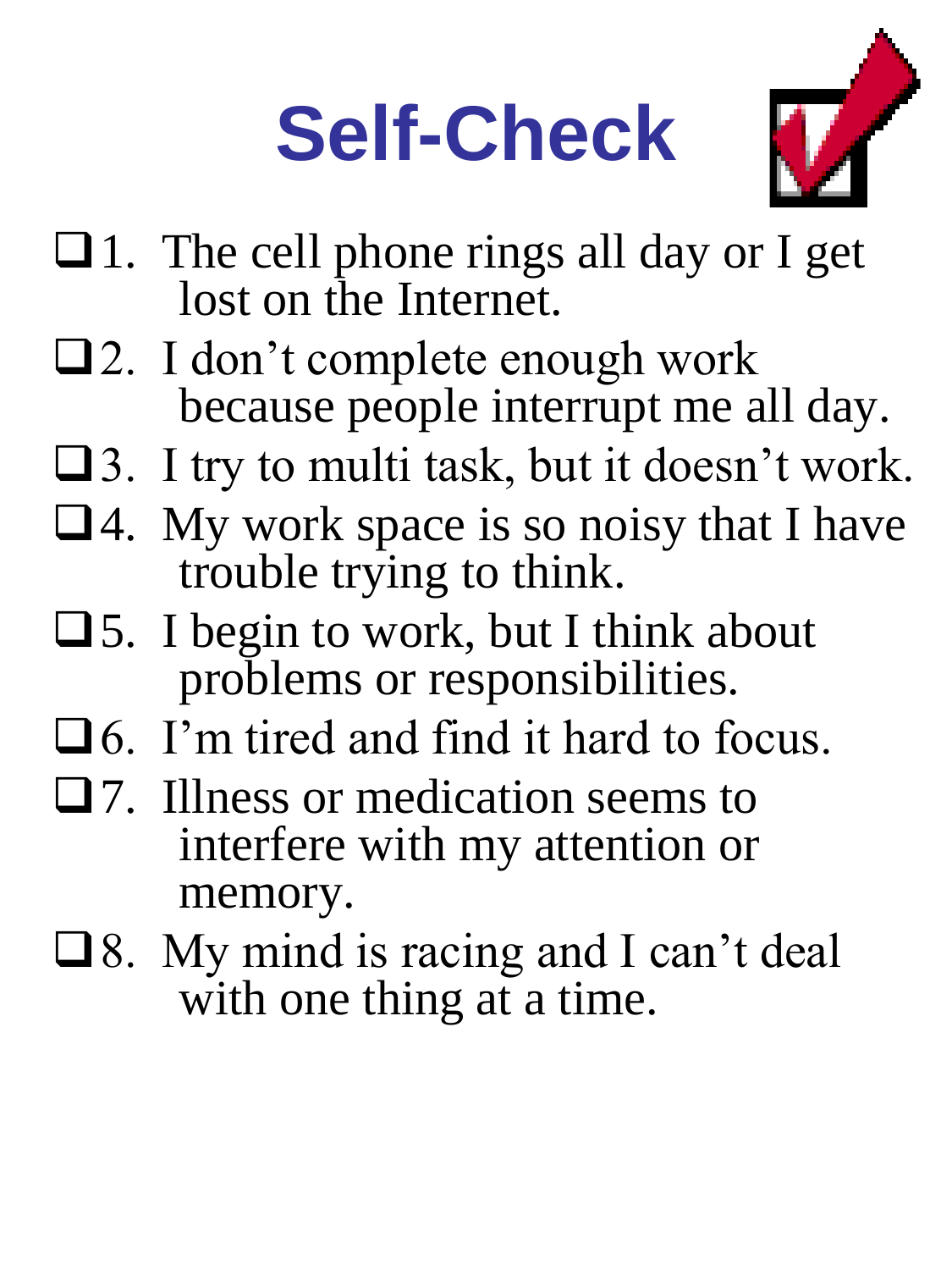#### **My Major Distractions**

#### **Note the times, situations, and conditions under which you are most distracted**.

| <b>Times</b> Situations | <b>Conditions</b> |
|-------------------------|-------------------|
|                         |                   |
|                         |                   |
|                         |                   |
|                         |                   |

#### **Rank each one using a scale from 1 to 10 with 10 as the most serious.**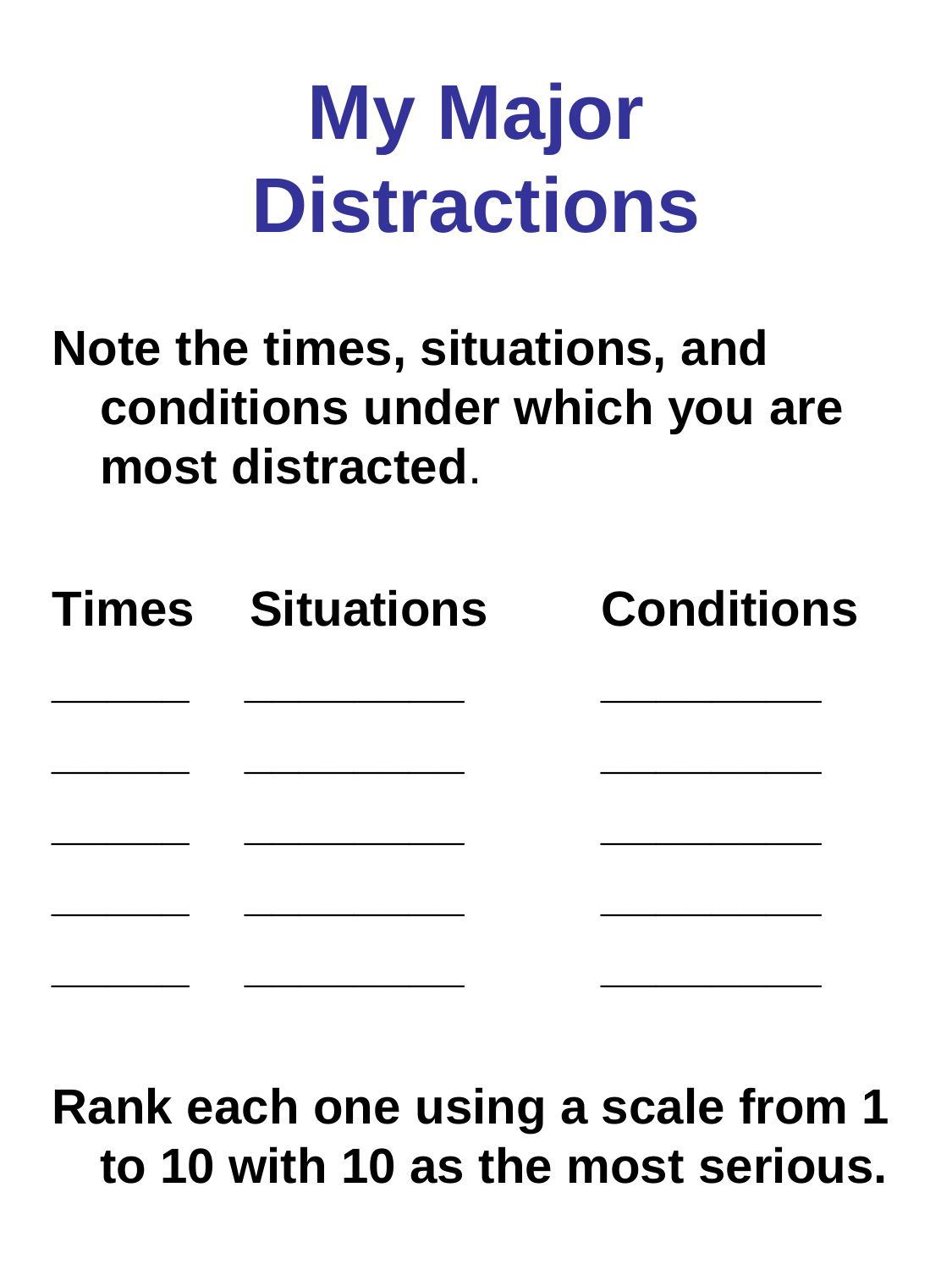#### **Distractions: Tasks, Settings, and You**

#### **Tasks: Technology & Activities Demons**

**You: Stress, Fatigue, Illness & Unruly Mind Demons**

**Settings: Others & Spaces Demons**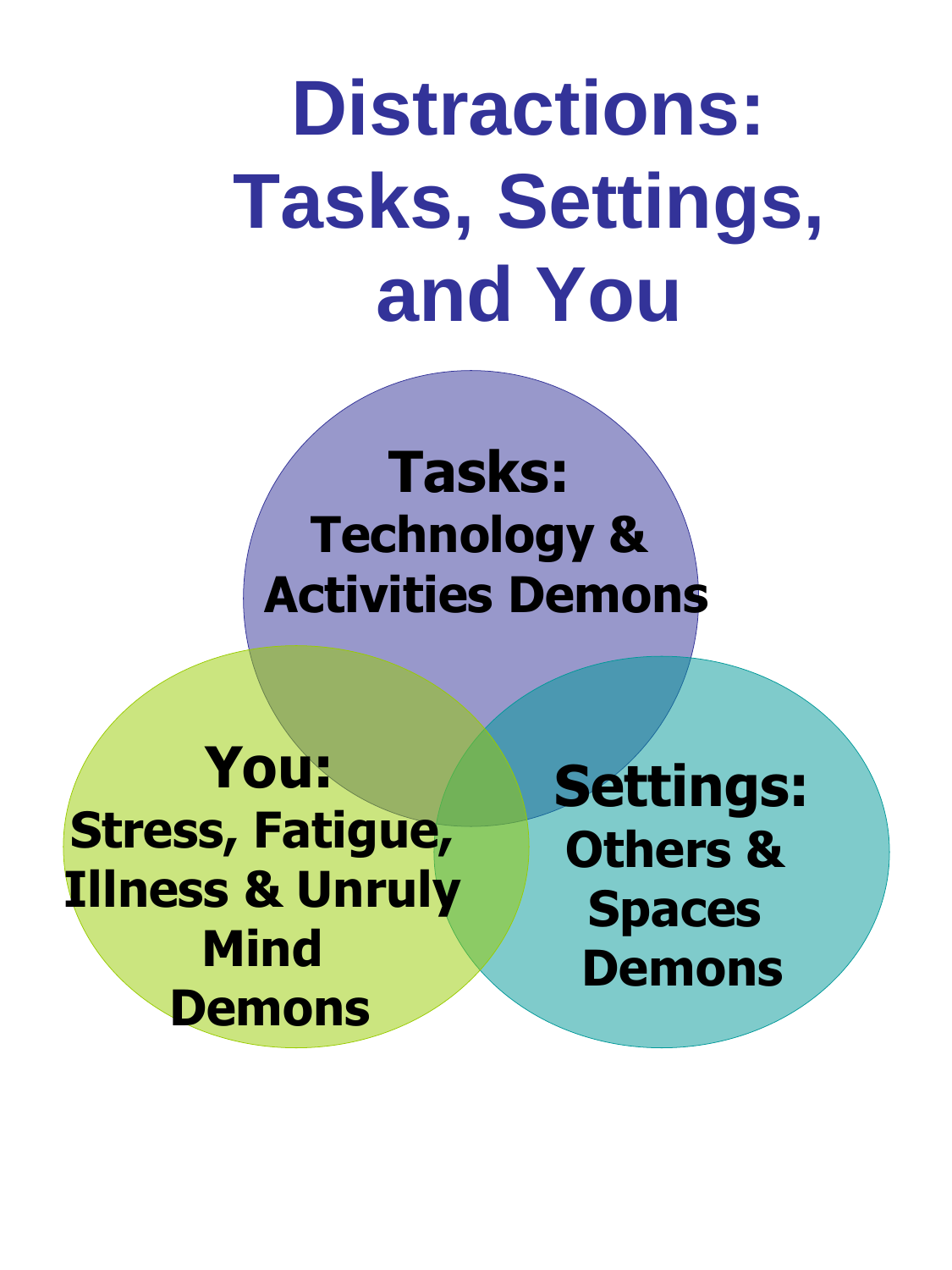### **Moving from Intention** to Action

- **Become Aware**
- Gain Insight

You

- Select Strategies
- Use Strategies & Support
- Monitor & Recognize
- Adjust & Maintain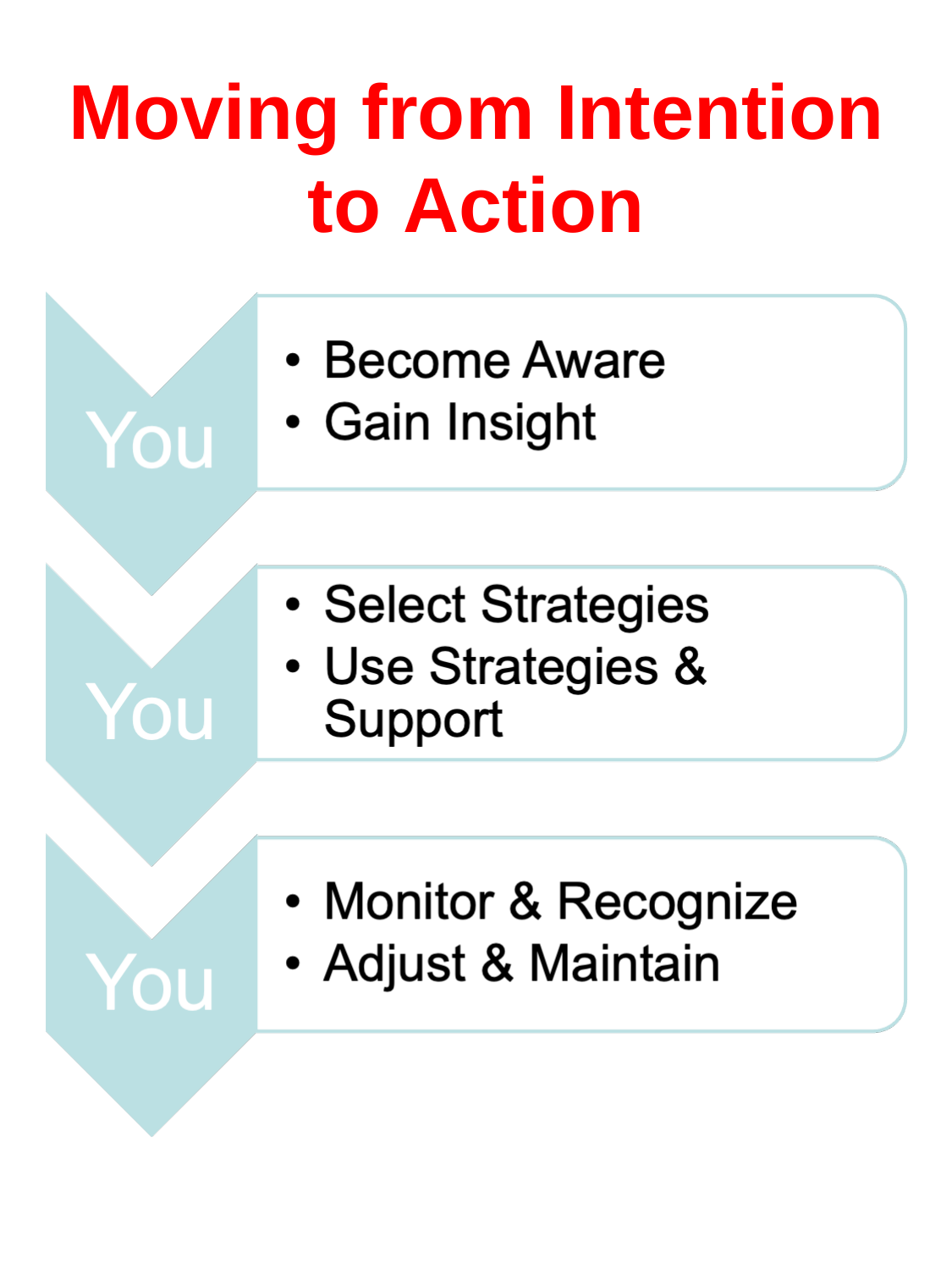### **Assemble Your Arsenal**

- Mindfulness
- Self-talk
- Visualization
- Self-monitoring
- Rules & routines
- Contracts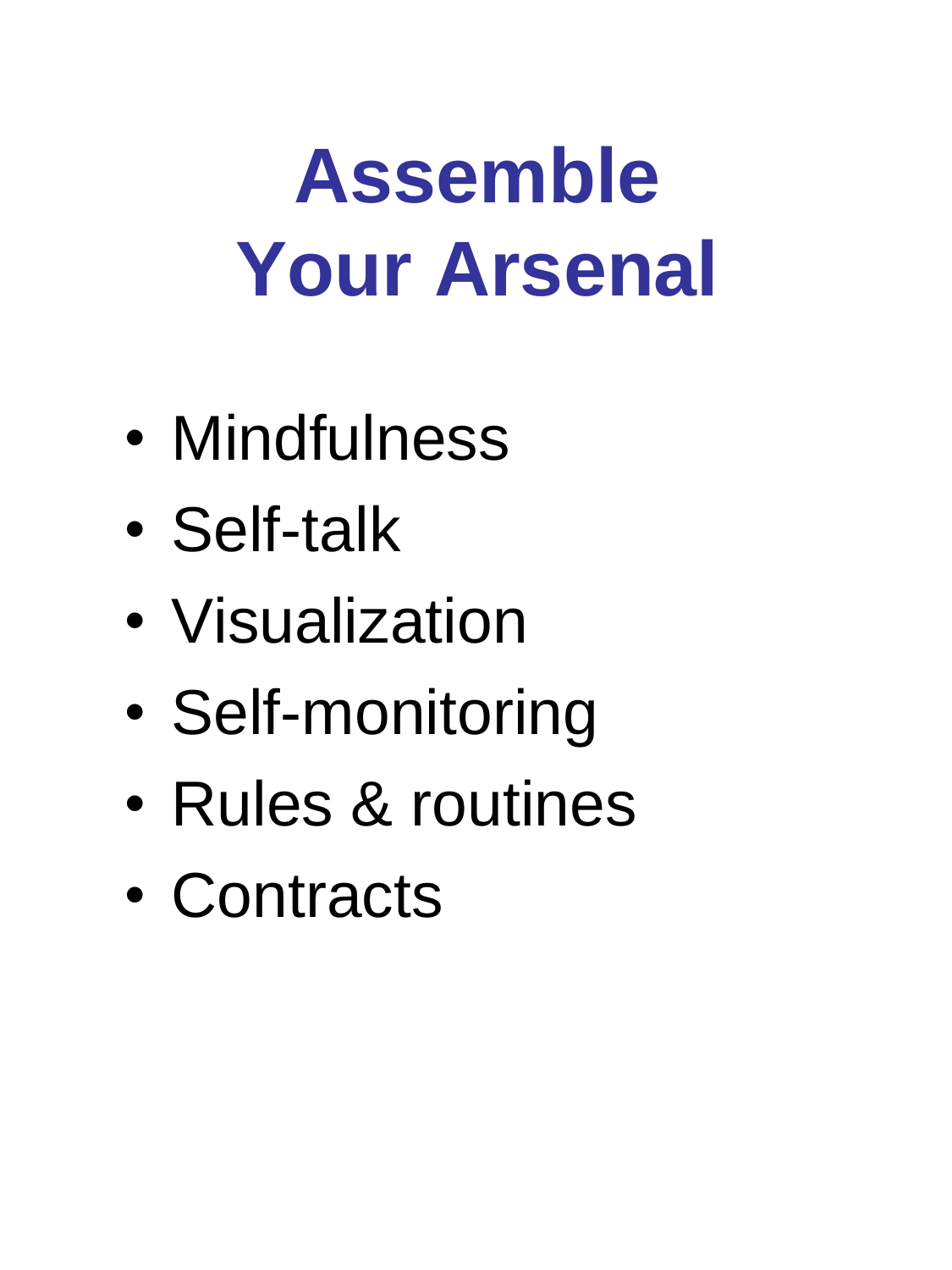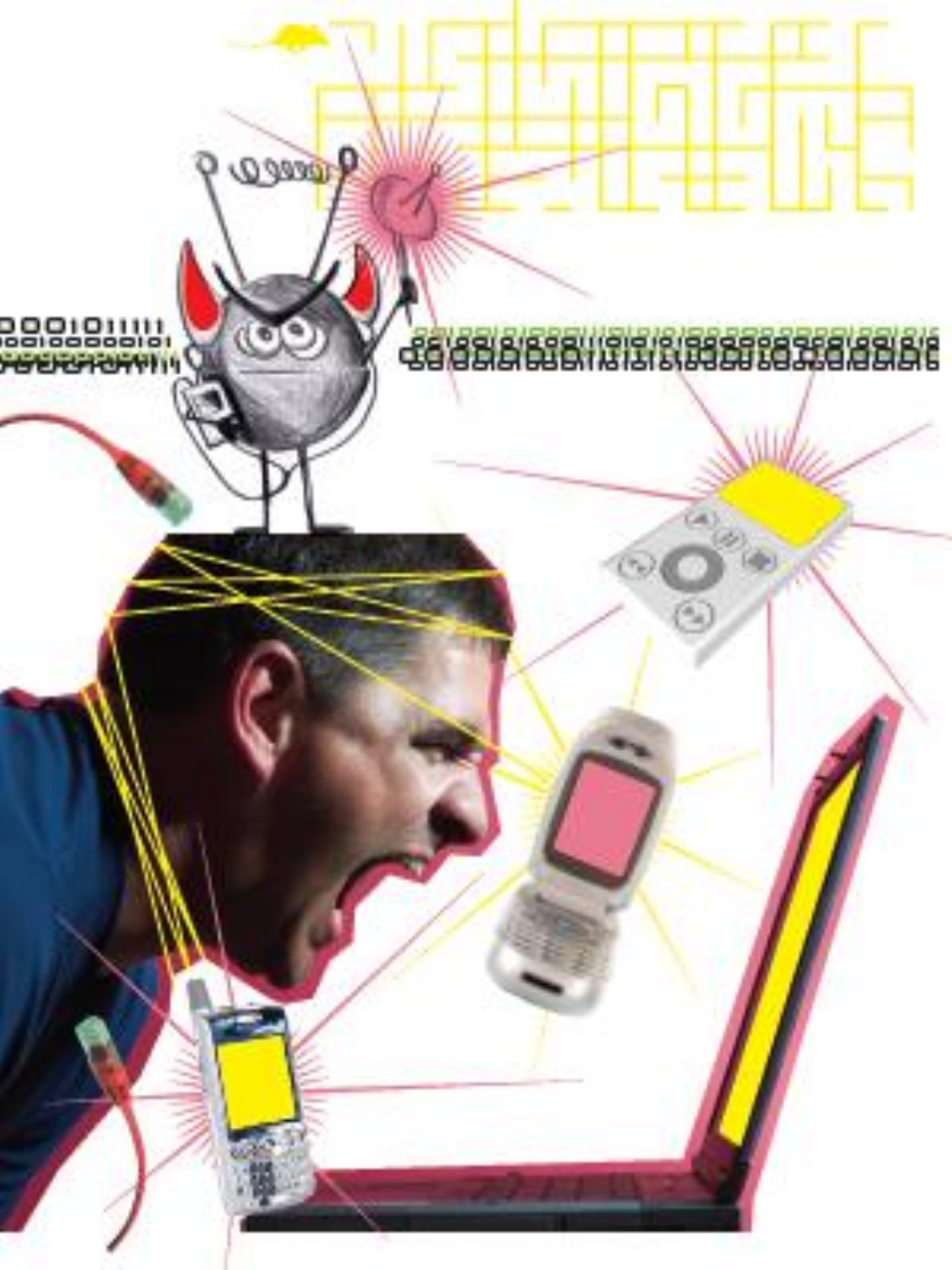#### **The**

**Technology Demon is on the prowl all day and night.**

**It invites us to get lost in a maze of texting, chatting, surfing, and gaming long after it is appropriate or useful**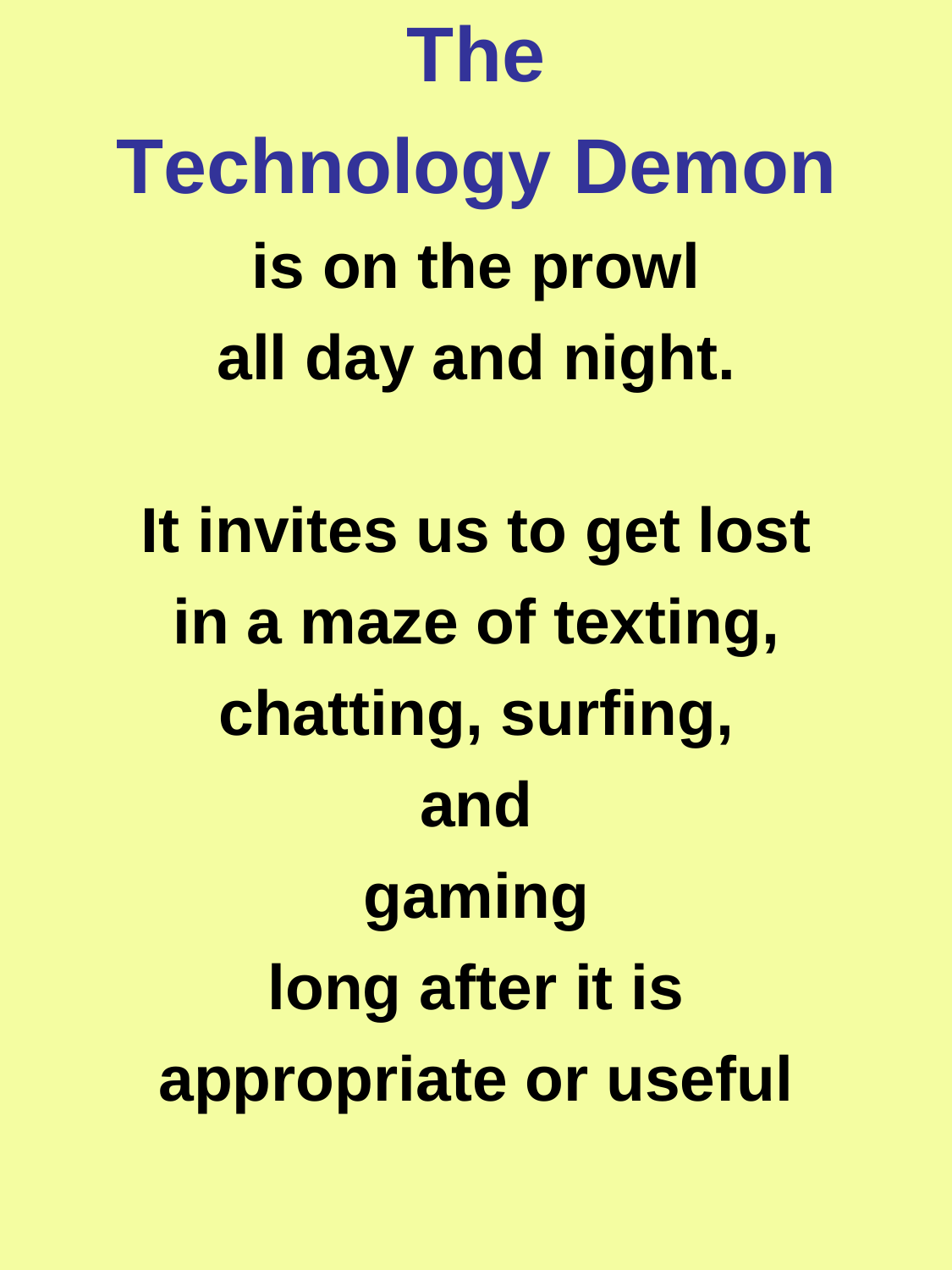### **My Technology Journal**

| Device     | Amount of  | Amount of      | Frustrating | Lessons |
|------------|------------|----------------|-------------|---------|
|            | Time Spent | Money Spent    | Incident(s) | Learned |
|            | Daily      | Monthly/Yearly |             |         |
|            |            |                |             |         |
| Cell phone |            |                |             |         |
| E mail     |            |                |             |         |
| Social     |            |                |             |         |
| Networking |            |                |             |         |
| Other      |            |                |             |         |
| Other      |            |                |             |         |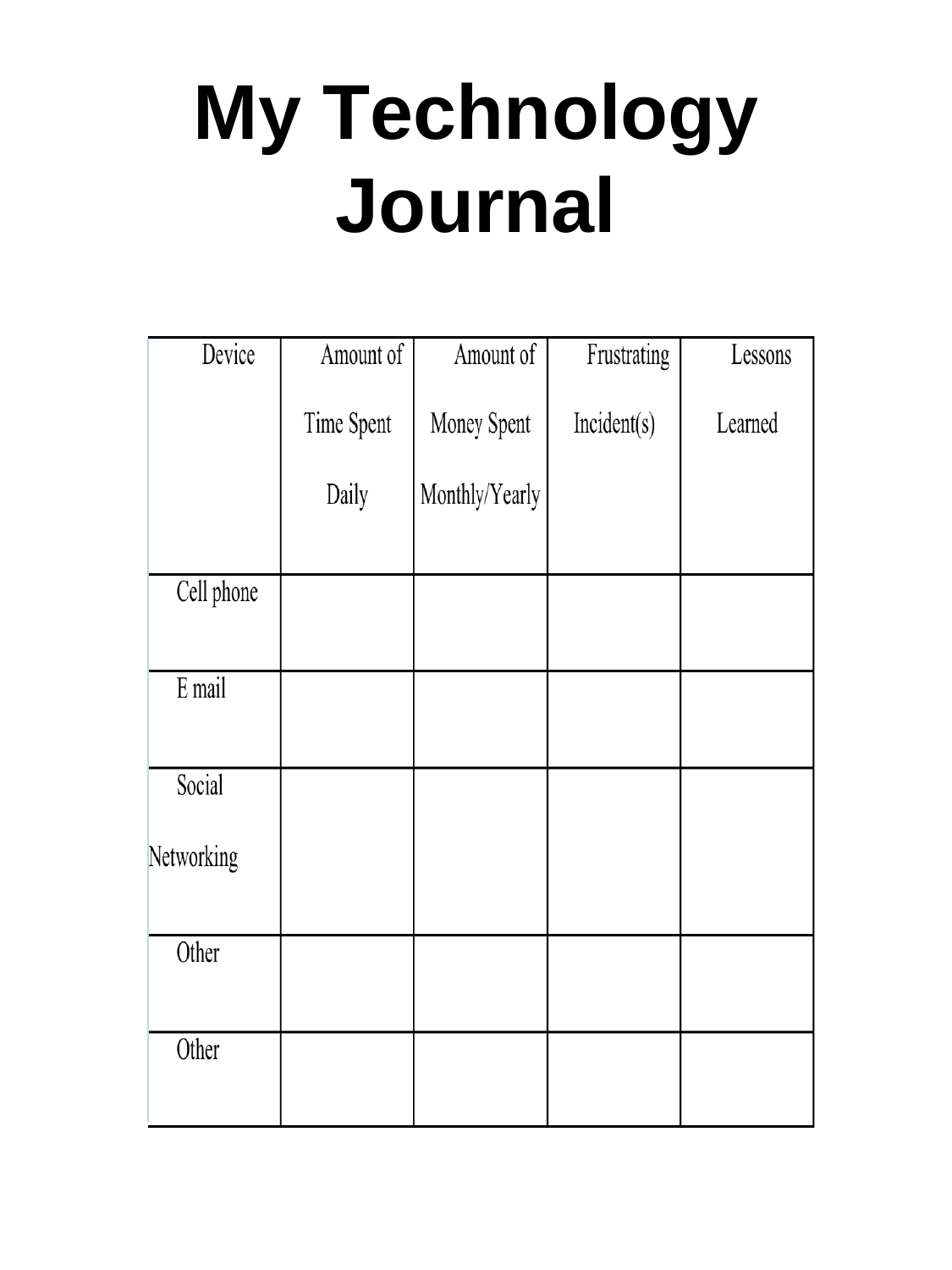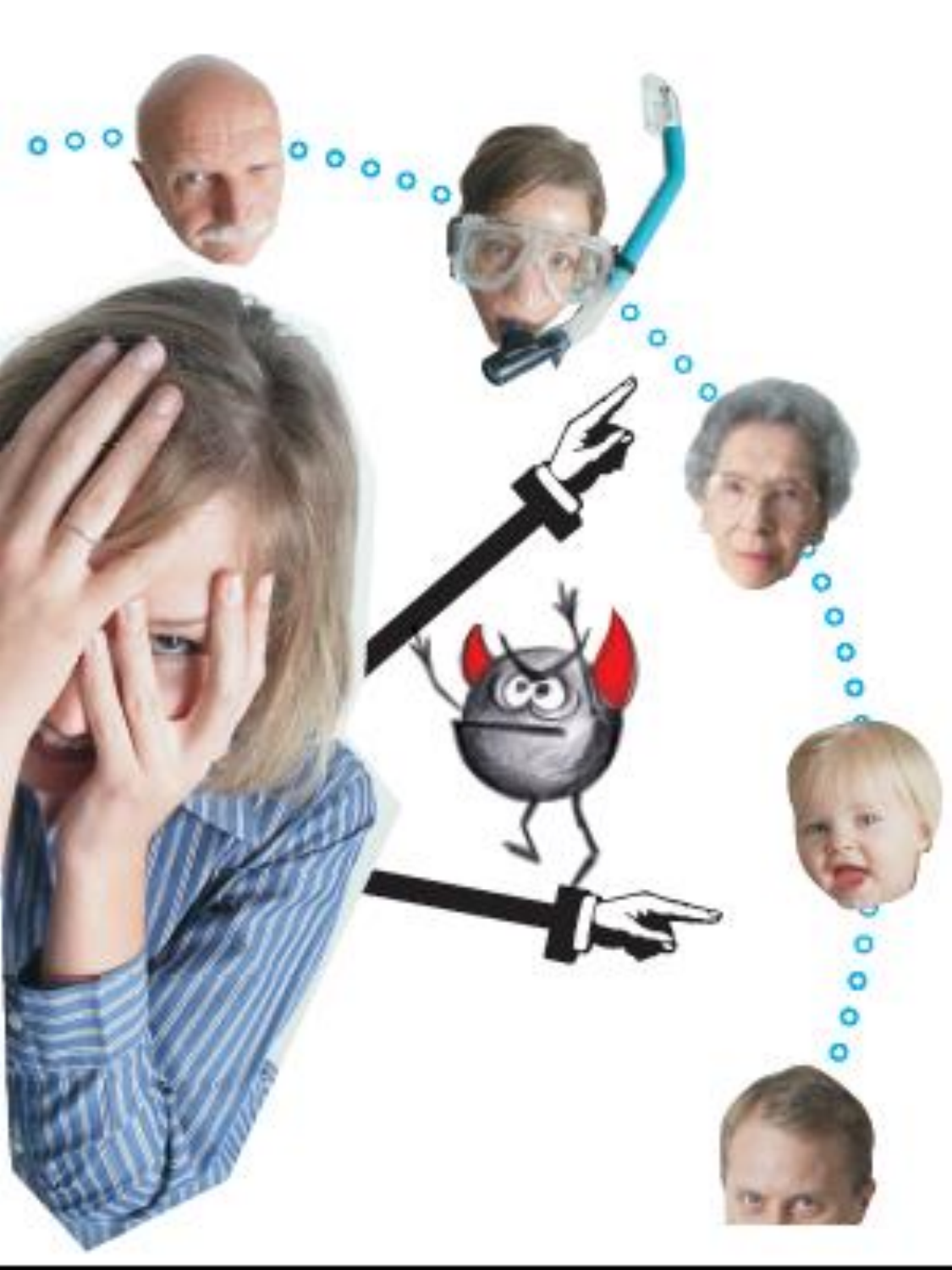### **The**  *OTHERS* **Demon has many faces: co-workers, bosses, significant others and/or children who feel we should be available 24/7.**

**When we can't stop interruptions, set boundaries, or say no, opportunities for creativity are lost.**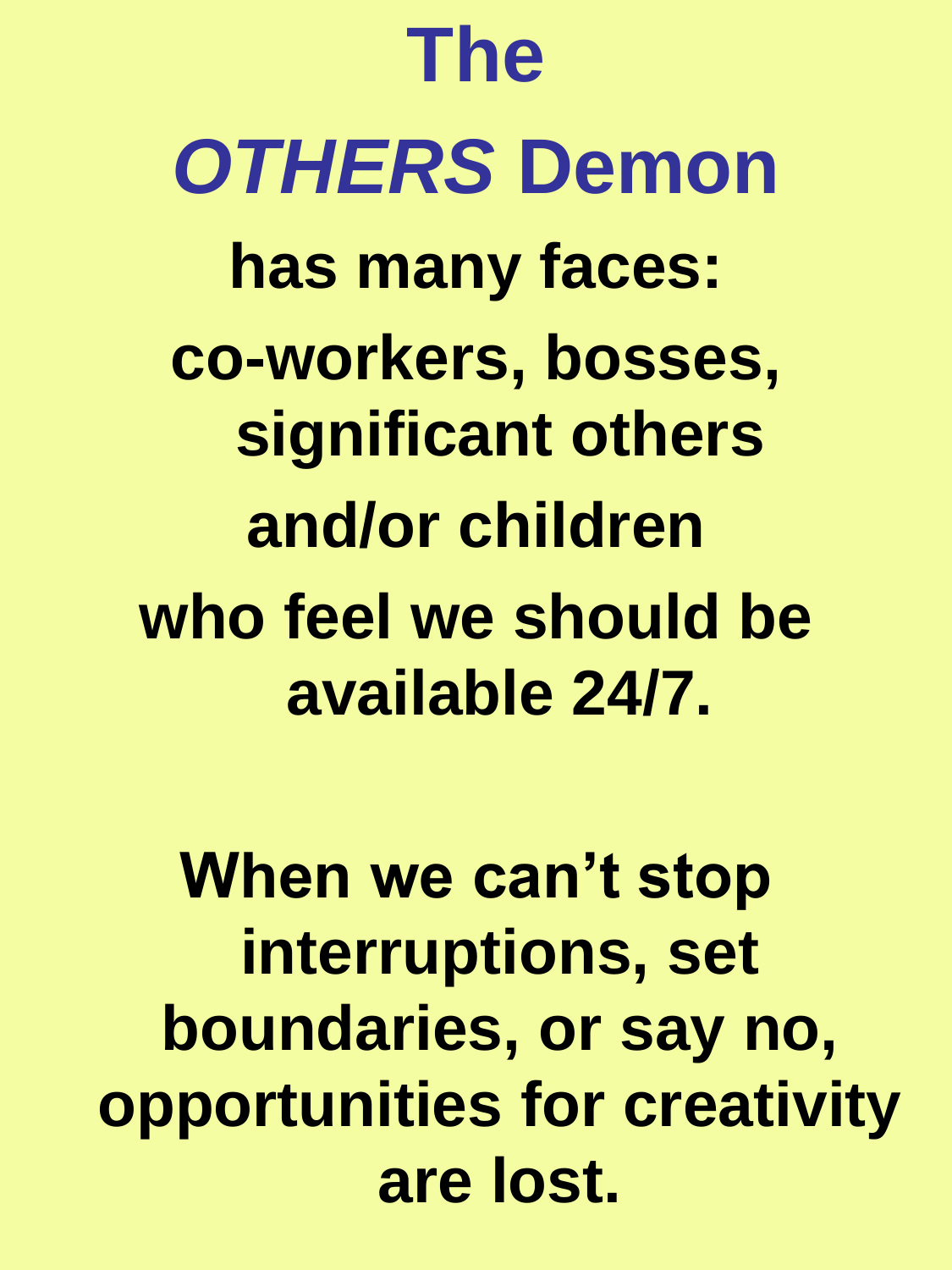### **Tracking Interruptions by** *Others*

| Who        | What Did |         | Where Did it   When Did it | Why Do You | What Was the |
|------------|----------|---------|----------------------------|------------|--------------|
| Distracted | They Do? | Happen? | Happen?                    | Think it   | Effect on    |
| You?       |          |         |                            | Happened?  | Your Work?   |
|            |          |         |                            |            |              |
|            |          |         |                            |            |              |
|            |          |         |                            |            |              |
|            |          |         |                            |            |              |
|            |          |         |                            |            |              |
|            |          |         |                            |            |              |
|            |          |         |                            |            |              |
|            |          |         |                            |            |              |
|            |          |         |                            |            |              |
|            |          |         |                            |            |              |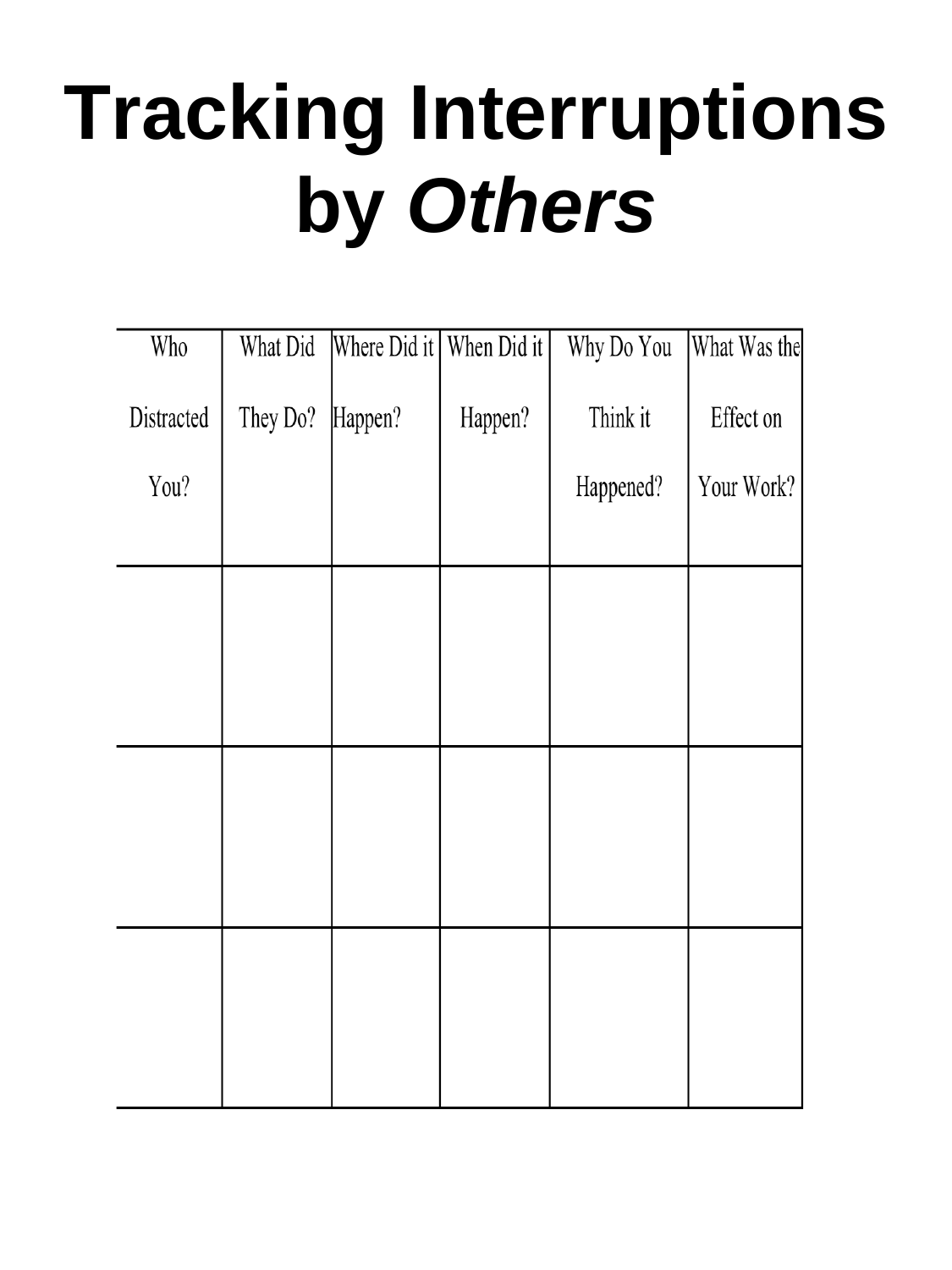### **Assertiveness with**  *Others* **Demon**

- If you lack clear directions, say, "Let's clarify the goal and list the steps that need to be taken. This will ensure that things go as we'd like."
- If you lack specific standards, say, "What questions need to be addressed in this report? I'm assuming that accuracy is the critical element in this project."
- If you lack a timetable or schedule, then say, "If I had a magic wand, when are the due dates for this?"
- If you lack knowledge about possible resources, say, "If difficulties or questions arise, who can be called or what resources are available?"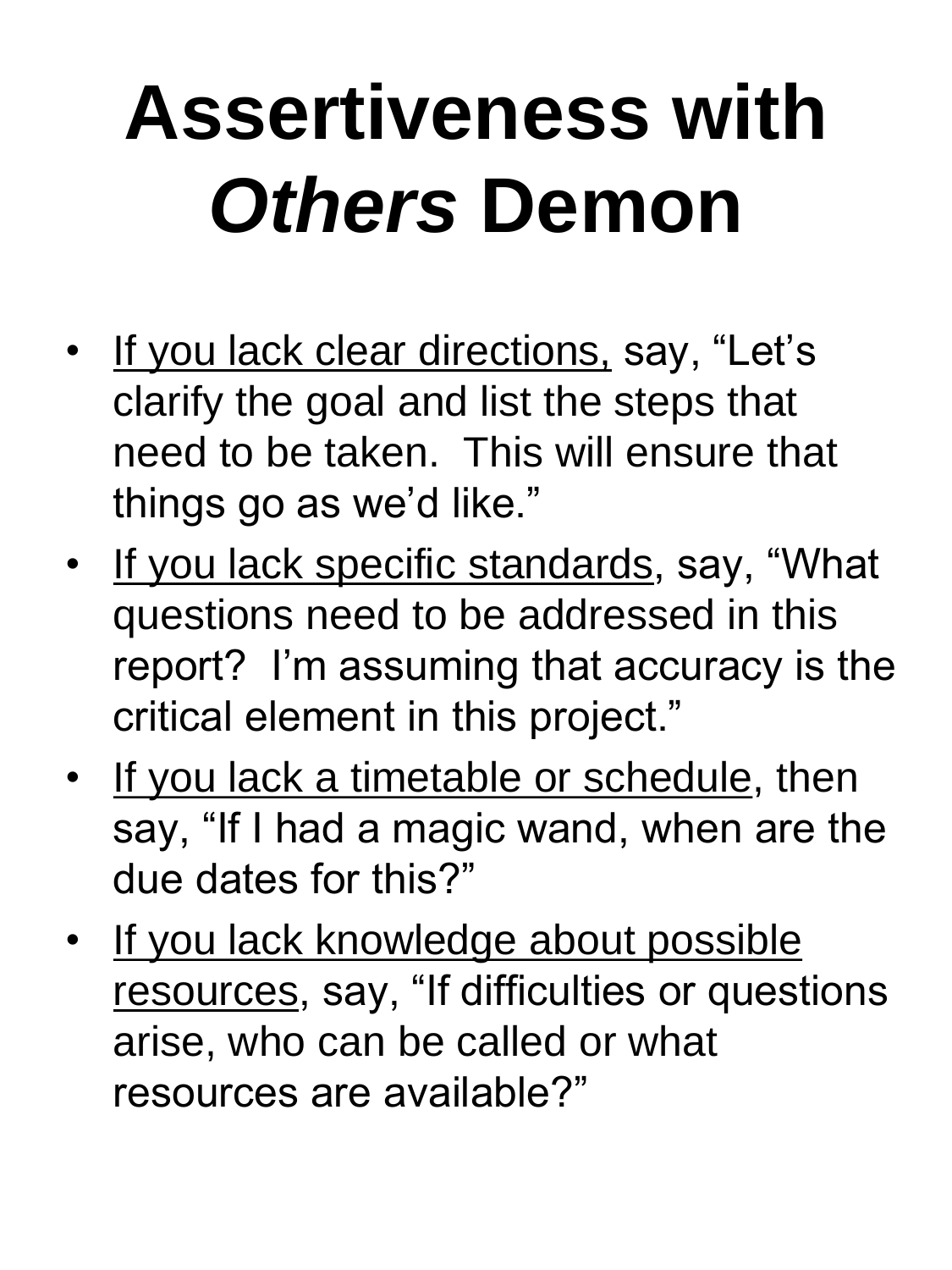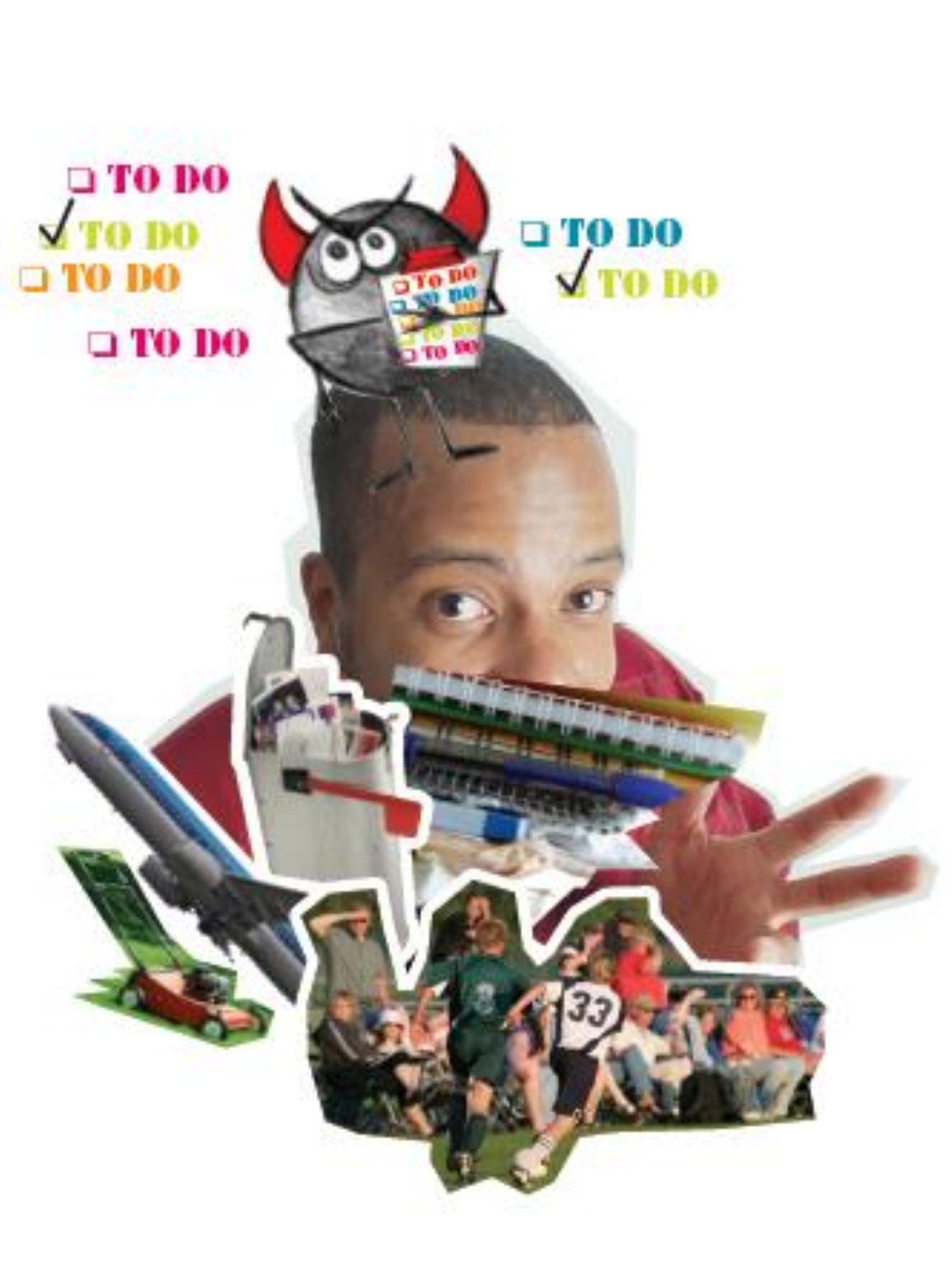### **The Activities Demon attacks us when we inappropriately multitask, travel, rush, or face tedious, difficult tasks.**

**The emotionality of events like holidays makes us easy prey for distractions.**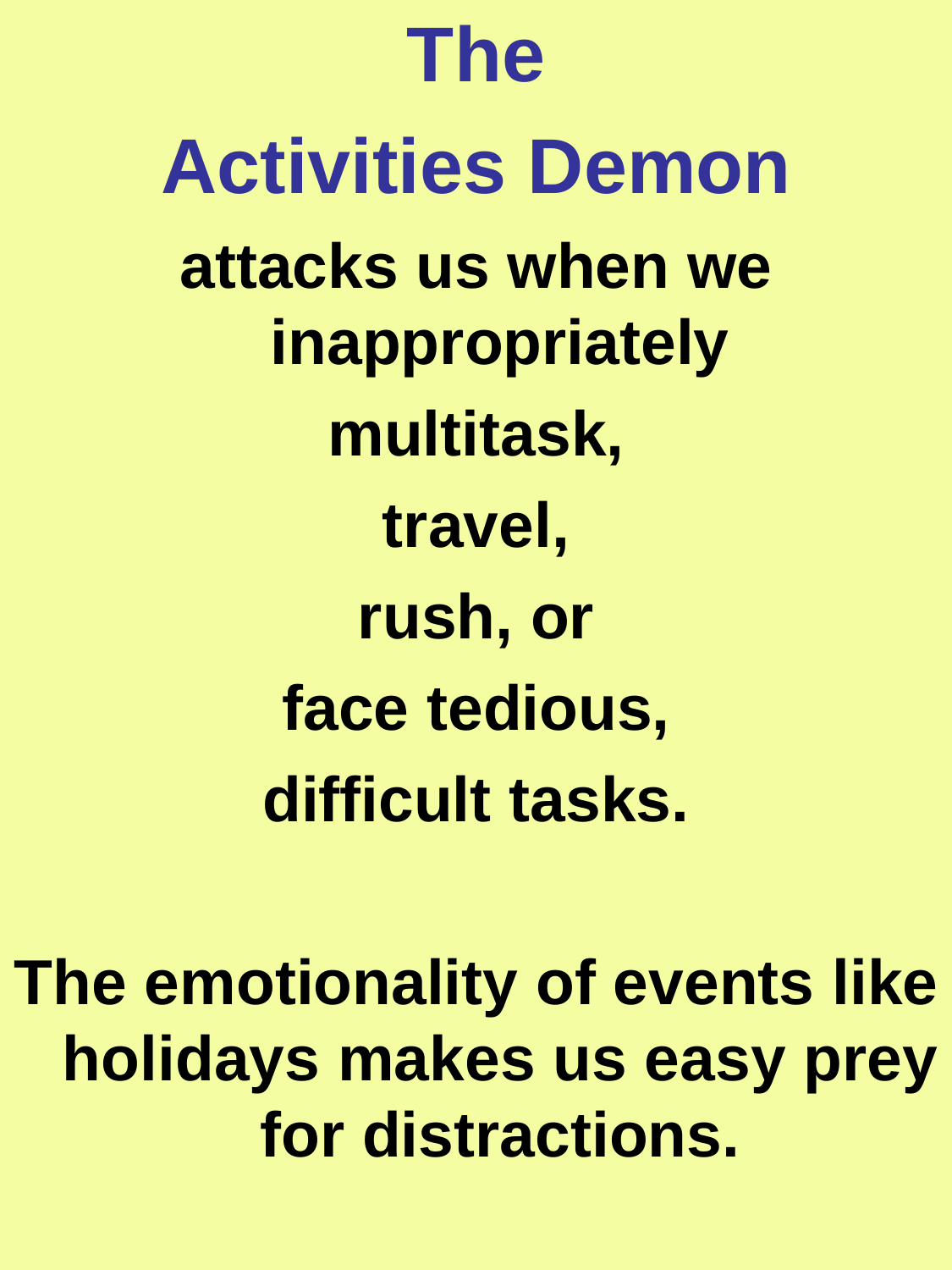### **Stop the** *I'll Do it Later*  **Habit**

- Identify the tasks that seem to trigger procrastination
- Consider both the external and internal consequences
- Divide complicated or long-term projects into easily completed chunks
- Post a calendar that lists times to work on each chunk
- Collaborate with others to get the task or chore started and completed
- Combat myths such as, *I do my best under pressure, I need to complete the entire task in one sitting, or I need more information or resources*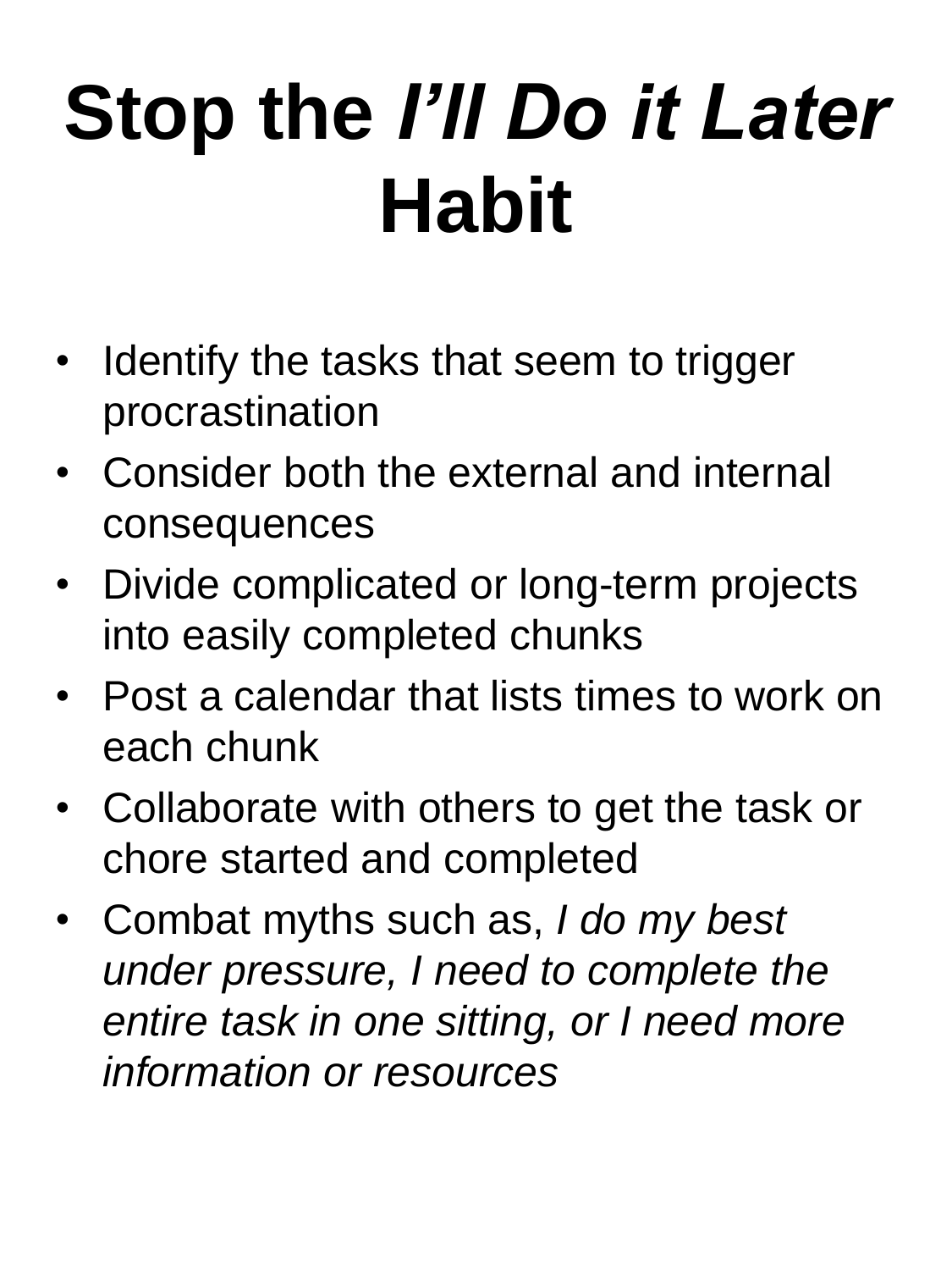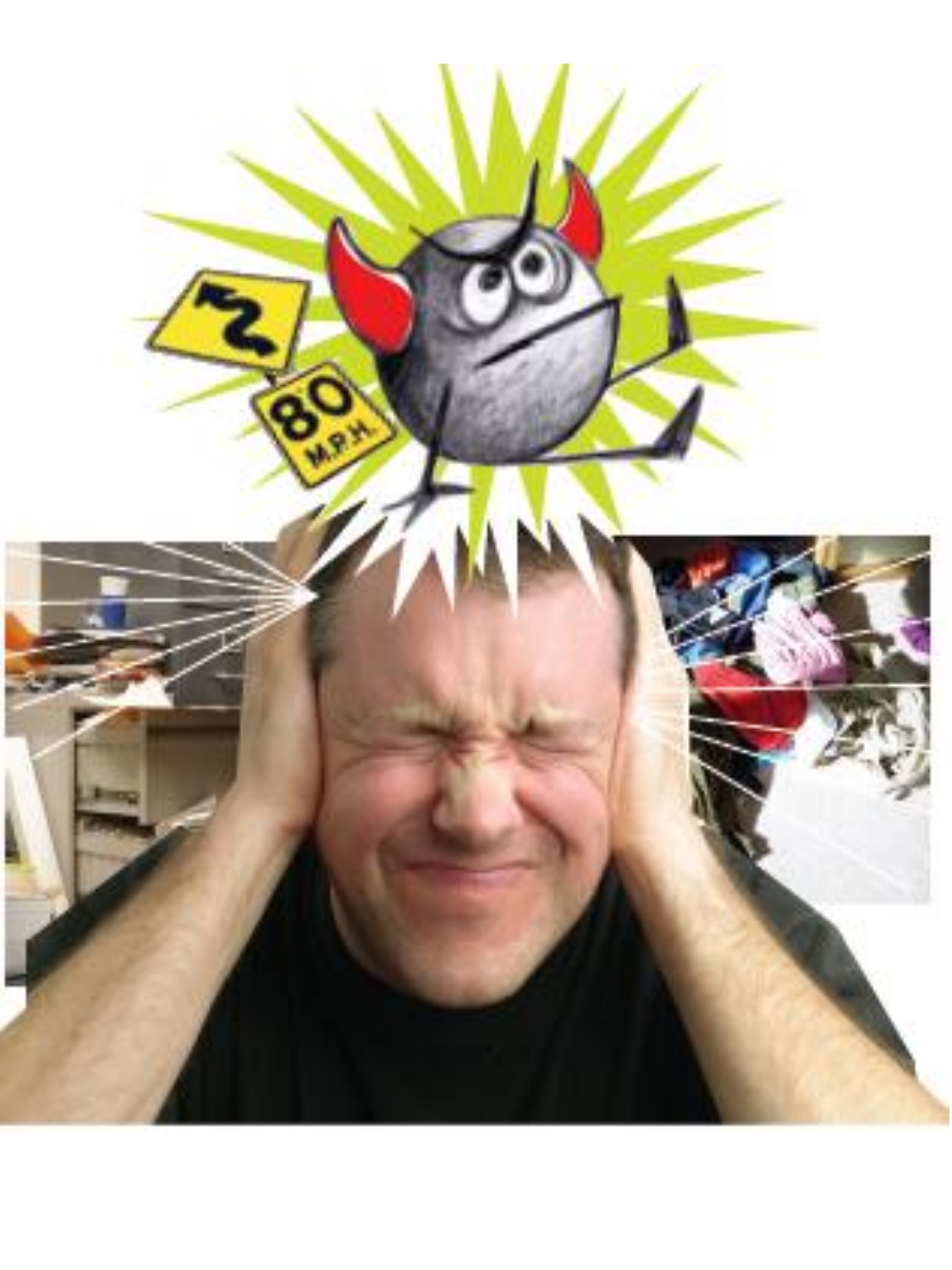## **The Spaces Demon lurks where we live, work, or play.**

**Being distracted by sights and sounds or wallowing in messy, unpleasant settings** 

**leads to feeling overwhelmed, to inaccurate work,** 

**and to a slower pace.**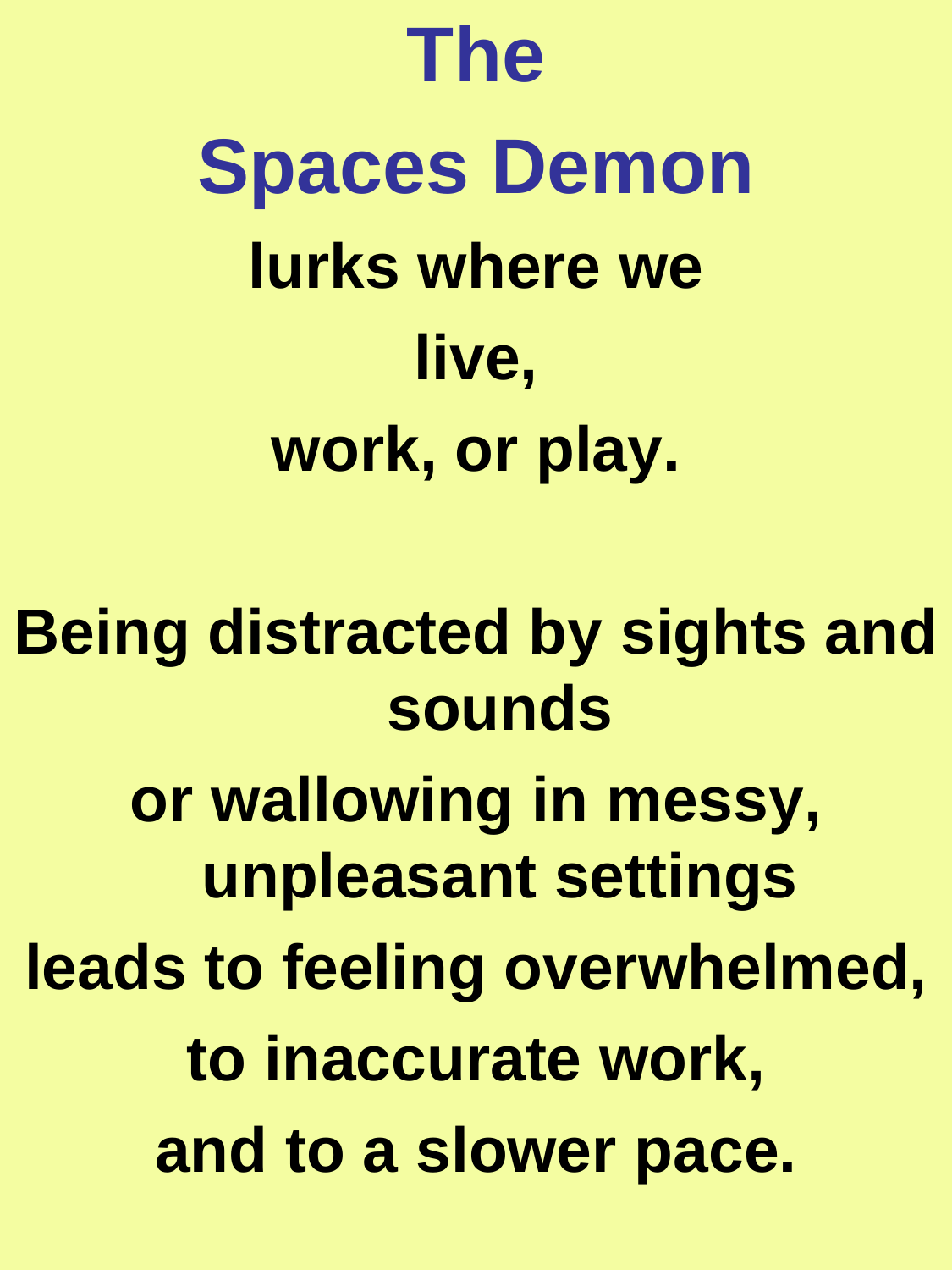### **Deal with the Spaces Demon**

*In your office:* 

- Use a device that reduces noise.
- Place a small fan for white noise
- \_\_\_ Use earplugs
	- **Lace Soft music and earphones if** allowed by work rules.

*In your home:*

- Make a sign: "Pick it up, use it, and put it away!"
- \_\_\_ Put up a mini screen when your desk is facing a doorway or located in a space with visual distractions
- \_\_\_ Move your workspace so that you are facing a wall rather than a distracting window, door, or gathering space
- \_\_\_ Turn off speakers that delivers blaring music or programs from other rooms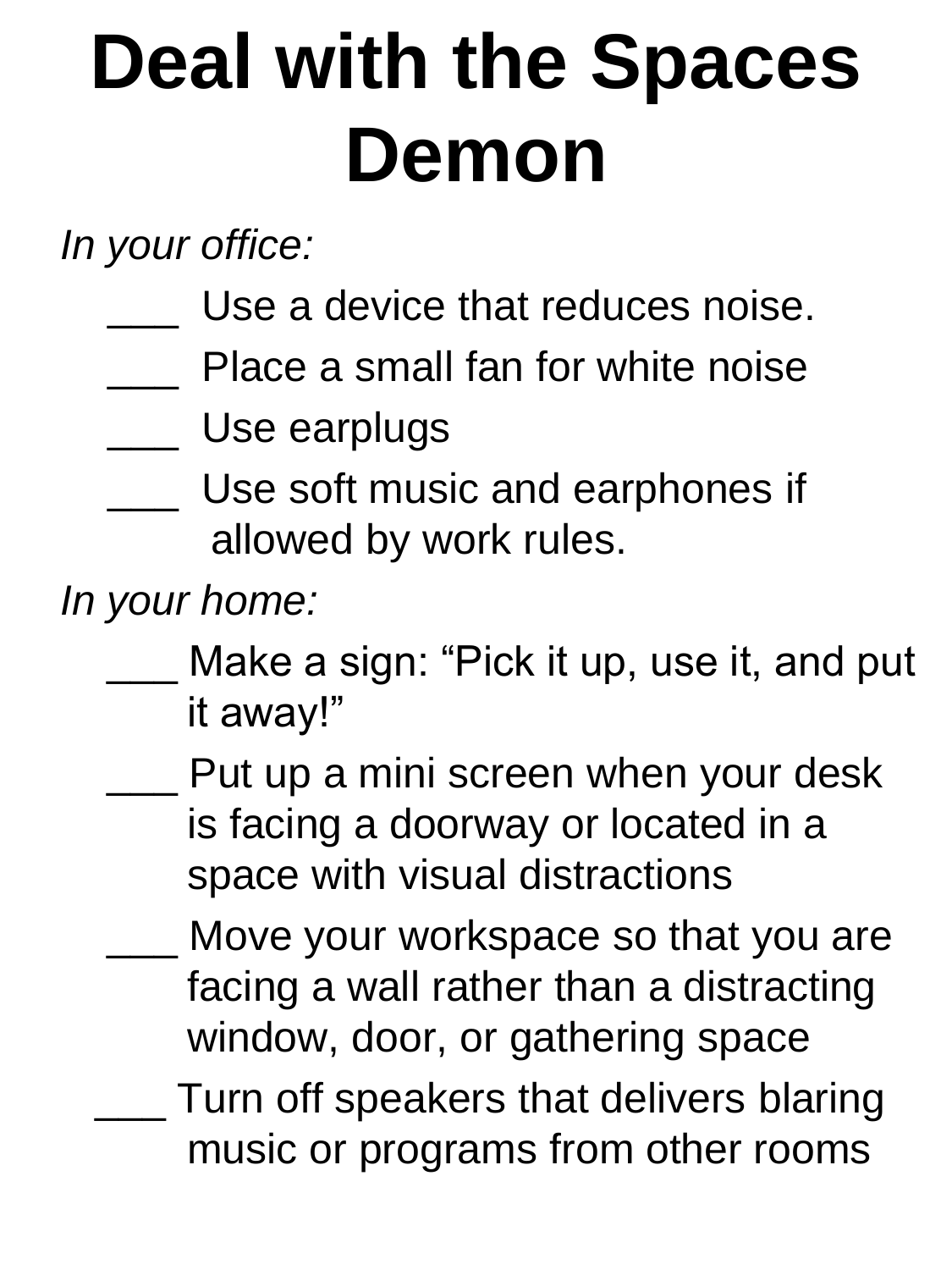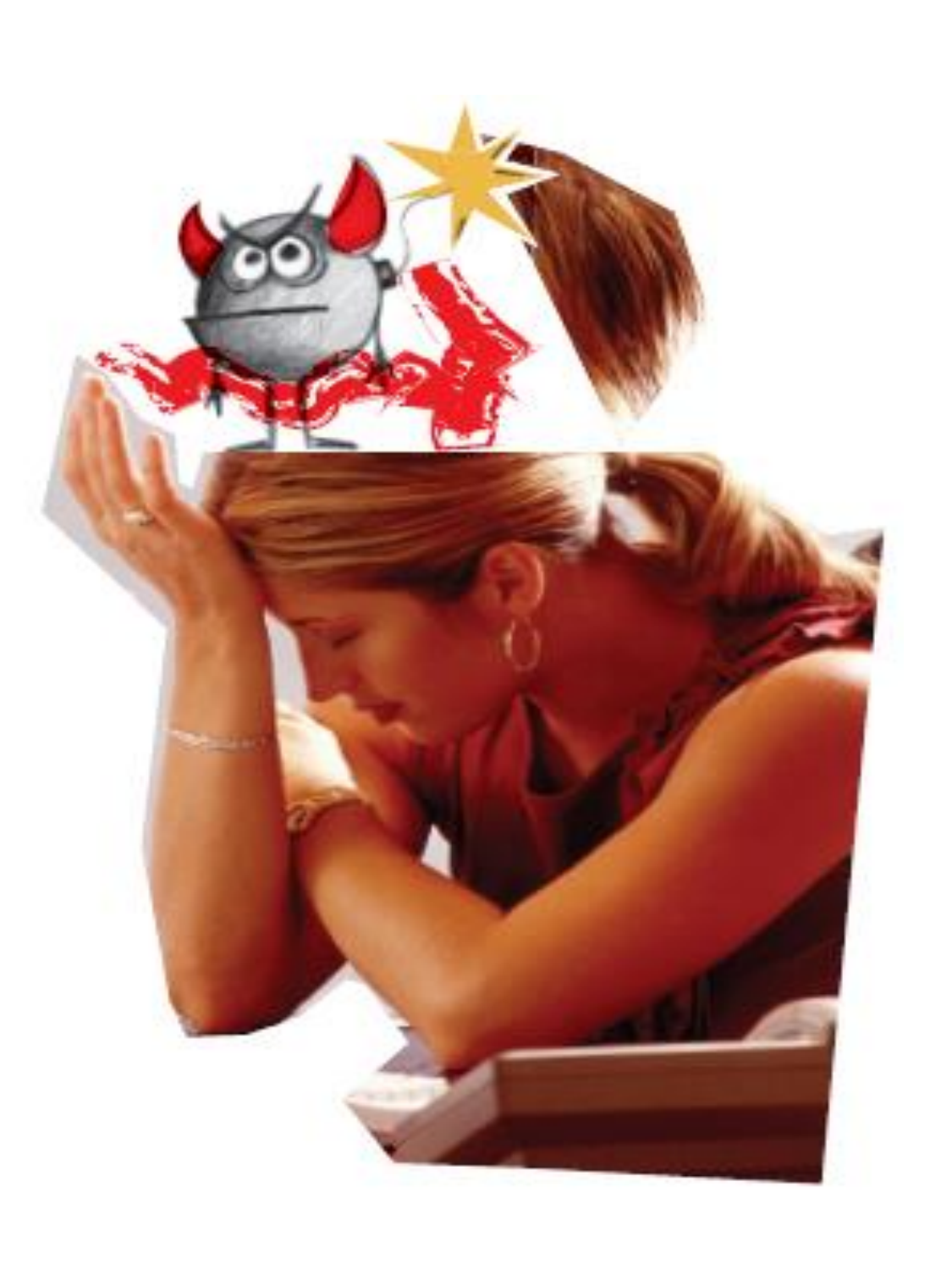# **The Stress Demon can be activated by internal or external triggers, robbing us**

**of the psychic energy needed to pay attention.** 

**Without conscious attention to stress management, we make too many mistakes.**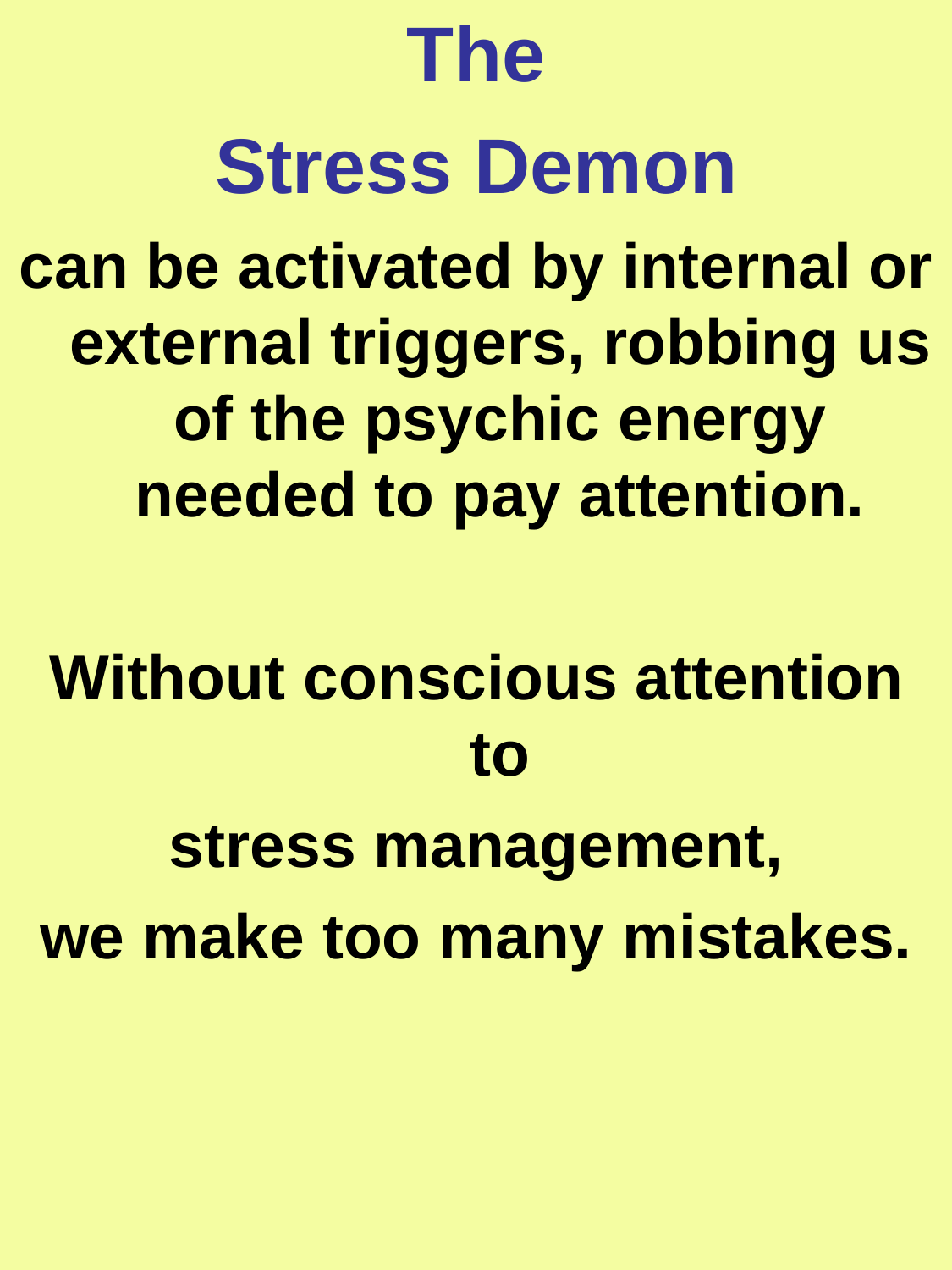### **Keep a Stress Diary**

| Day/<br>Time/ | <b>Event</b> | Sym-<br>ptoms | <b>Triggers</b> | <b>Effects</b> |
|---------------|--------------|---------------|-----------------|----------------|
| <b>Place</b>  |              |               |                 |                |
|               |              |               |                 |                |
|               |              |               |                 |                |
|               |              |               |                 |                |
|               |              |               |                 |                |
|               |              |               |                 |                |
|               |              |               |                 |                |
|               |              |               |                 |                |
|               |              |               |                 |                |
|               |              |               |                 |                |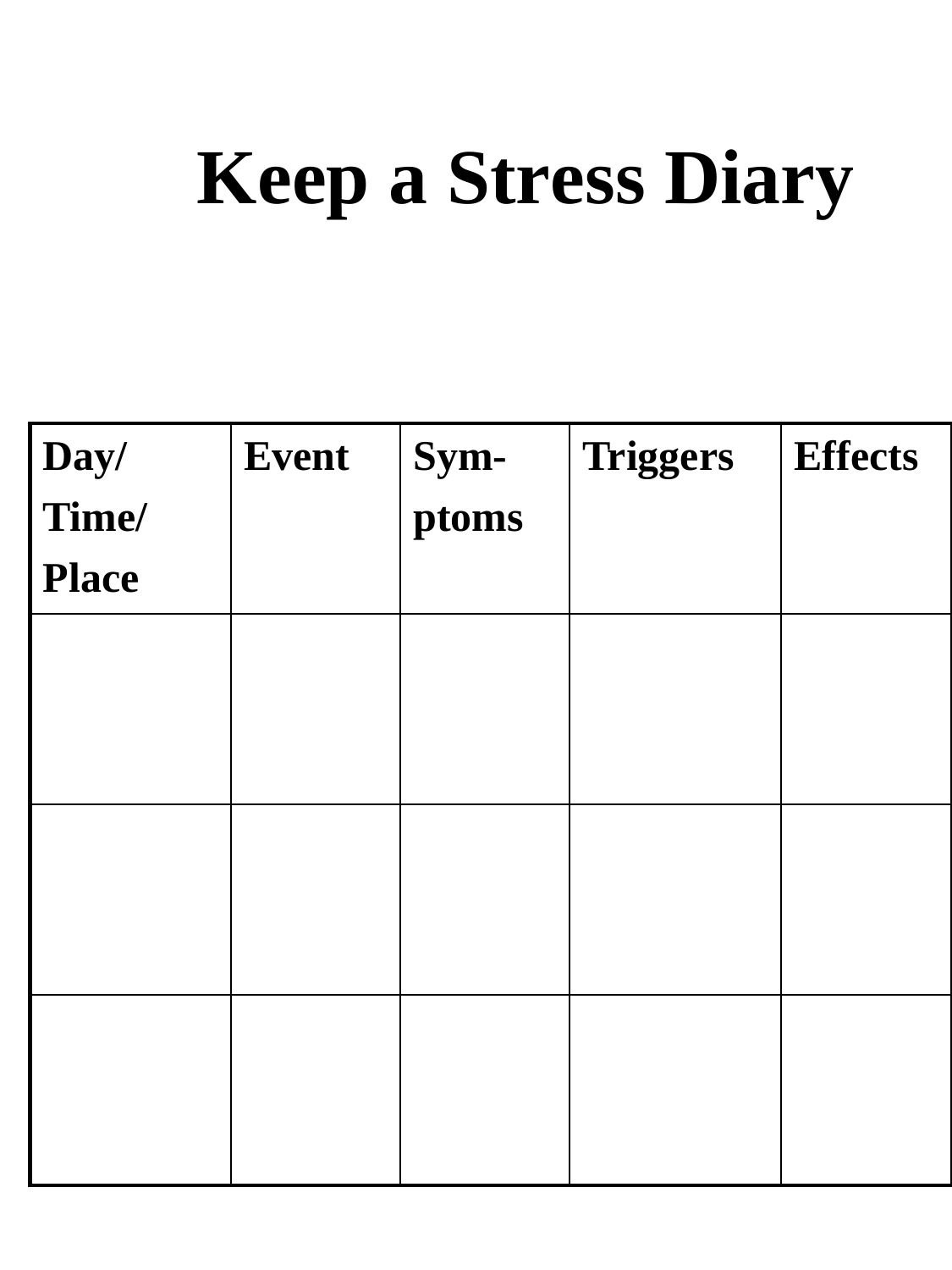## **Defeating the Stress Demon**

- ❑ Games
- ❑ Television
- ❑ Sports
- ❑ Talking
- ❑ Hobby
- ❑ Dancing/singing
- ❑ Swimming
- ❑ Bathing/Hot Tub
- ❑ Painting/Crafts
- ❑ Other:
- $\Box$  Exercise
- $\square$  Humor
- $\Box$  Rest
- $\Box$  Break
- $\square$  Yoga
- $\Box$  Nature
- $\Box$  Meditation
- $\Box$  T'ai Chi
- $\Box$  Music
- $\Box$  Other: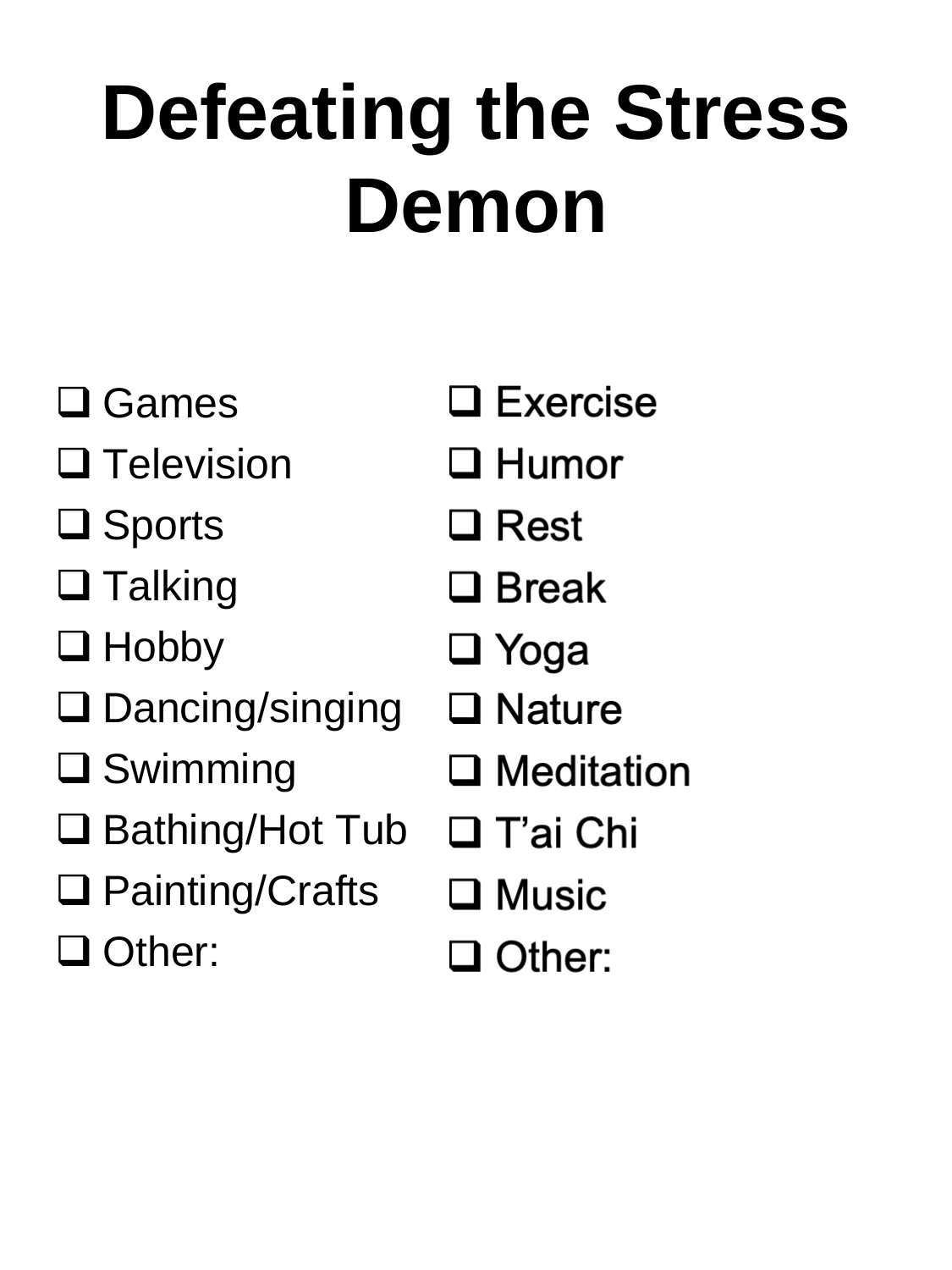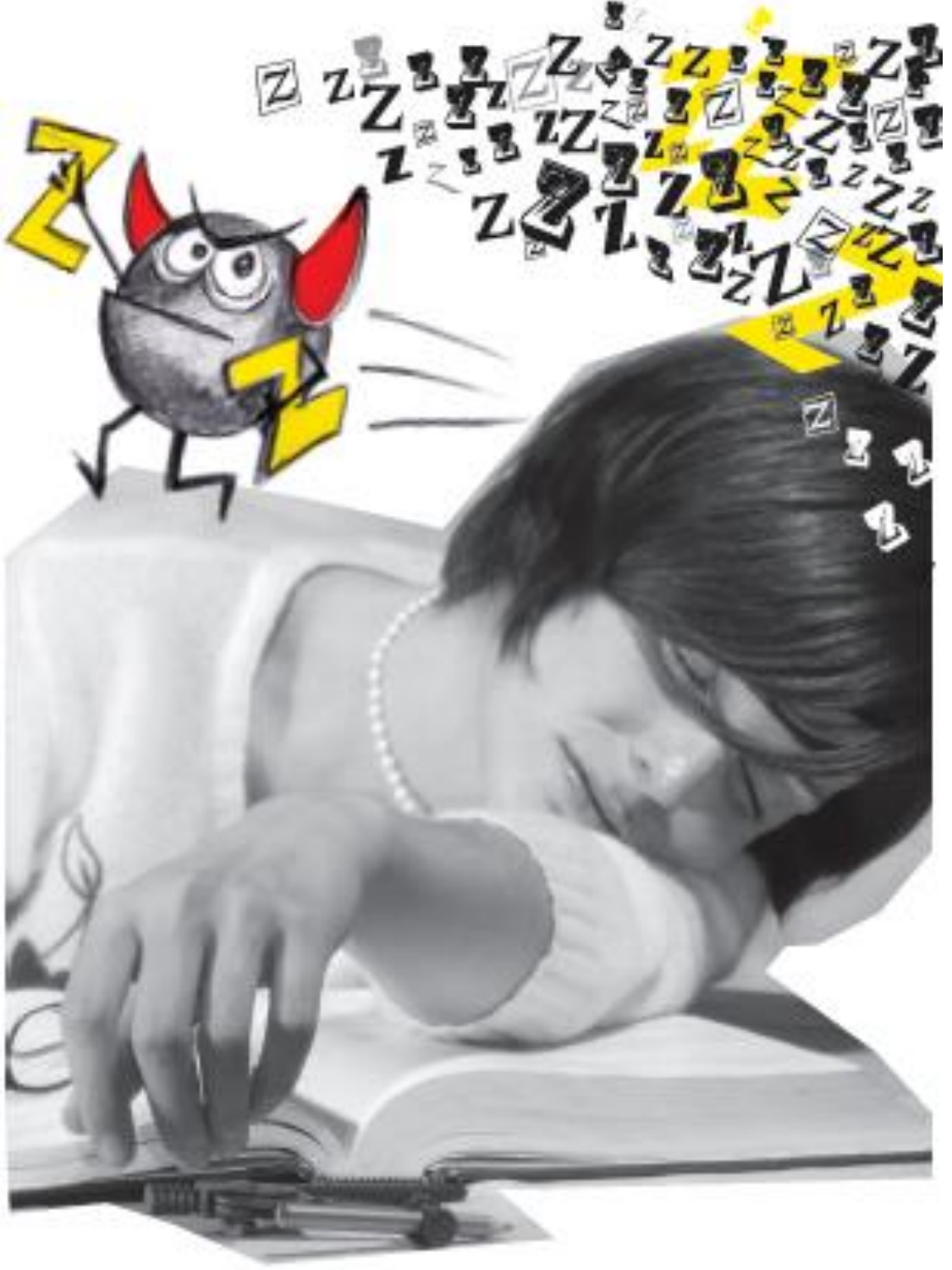### **The**

## **Fatigue Demon saps the energy needed to focus and maintain concentration.**

**Though we try to deny it, exhaustion leaves us spinning our wheels, committing errors, or even, causing accidents.**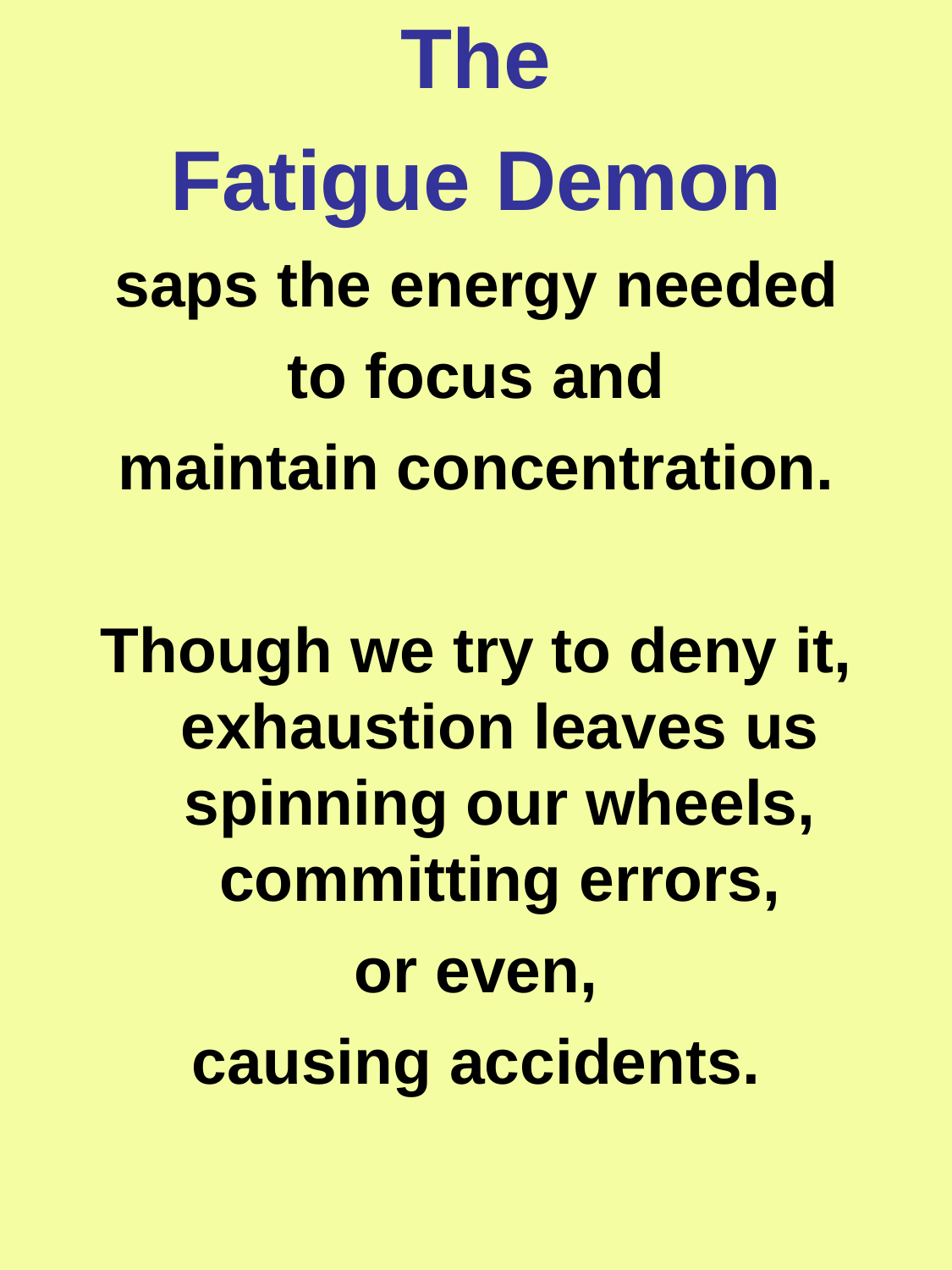## **What's Robbing You of Sleep?**

- 1. Watching television, falling asleep in a chair
- \_\_ 2. Playing video games, surfing, or using email & social media
	- 3. Reading books or playing music
- \_\_ 4. Experiencing emotional stress
- \_\_ 5. Snoring, the snoring of others, or sleep apnea.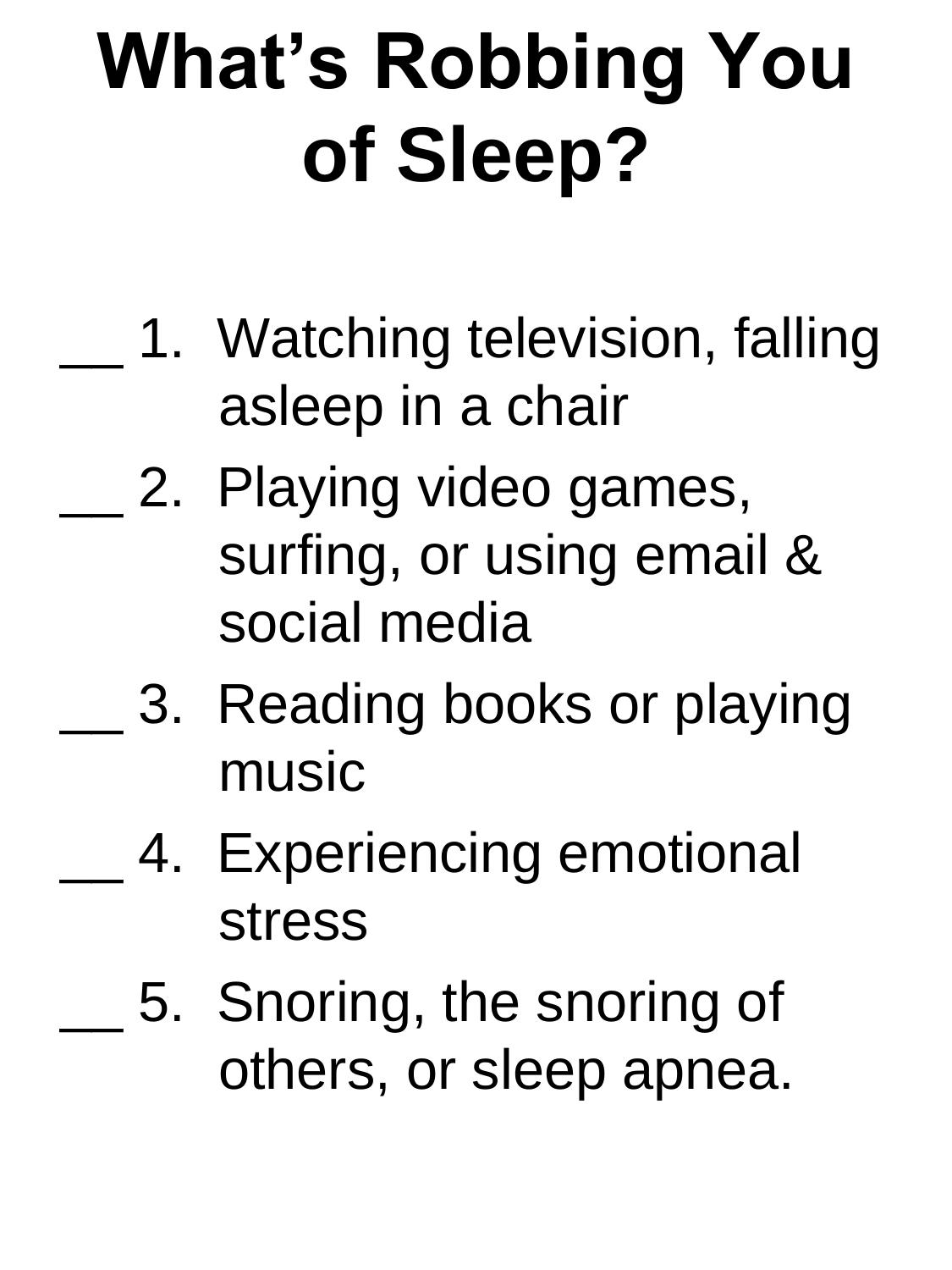## **What's Robbing You of Sleep?**

- 6. Having sleep problems as a side effect of medication
- 7 Experiencing interrupted sleep due to physical issues such as indigestion
- 8. Experiencing interrupted sleep due to parenting or care taking
- 9. Having job-related swing shifts
- 10. Engaging in excessive socializing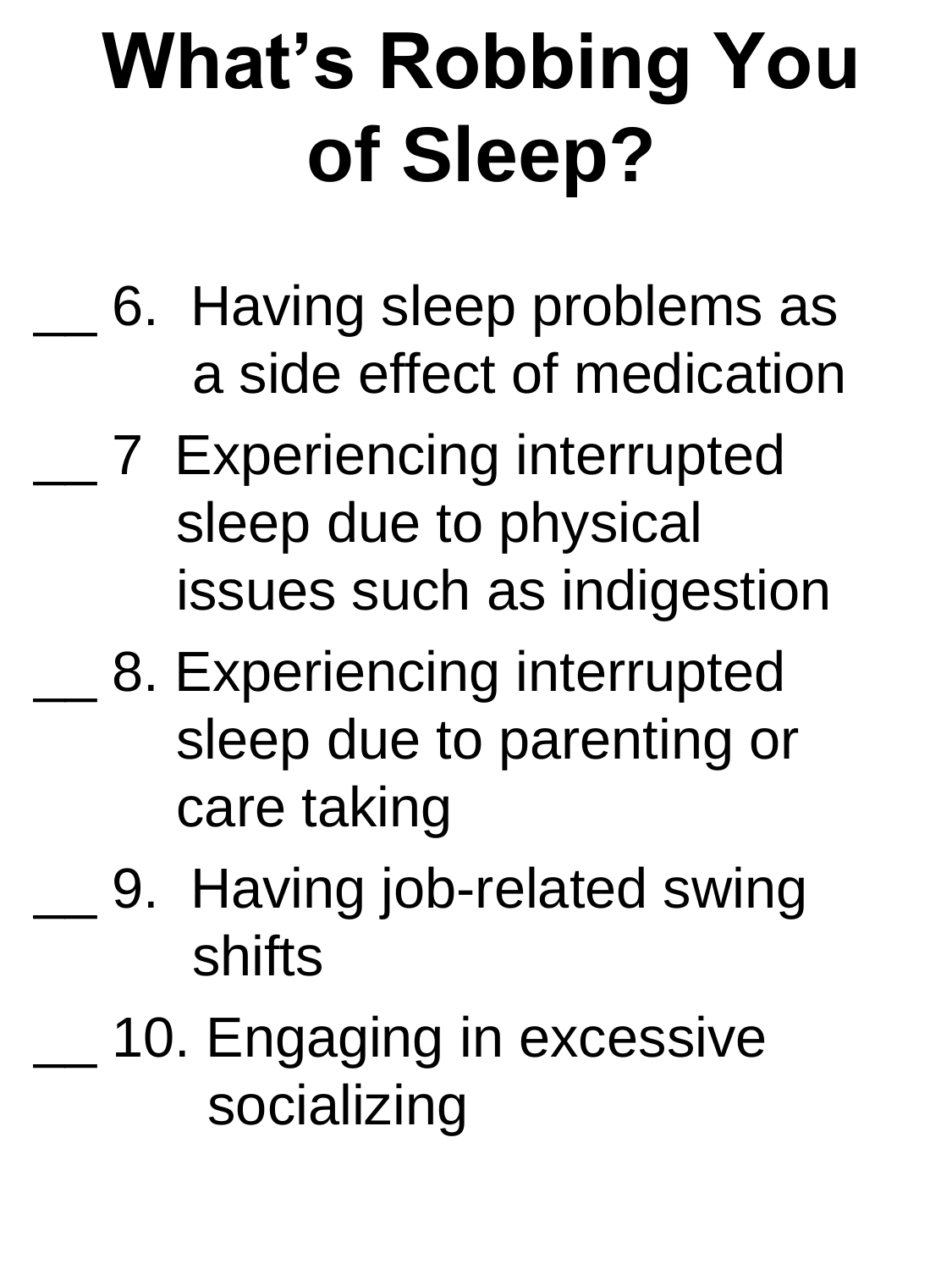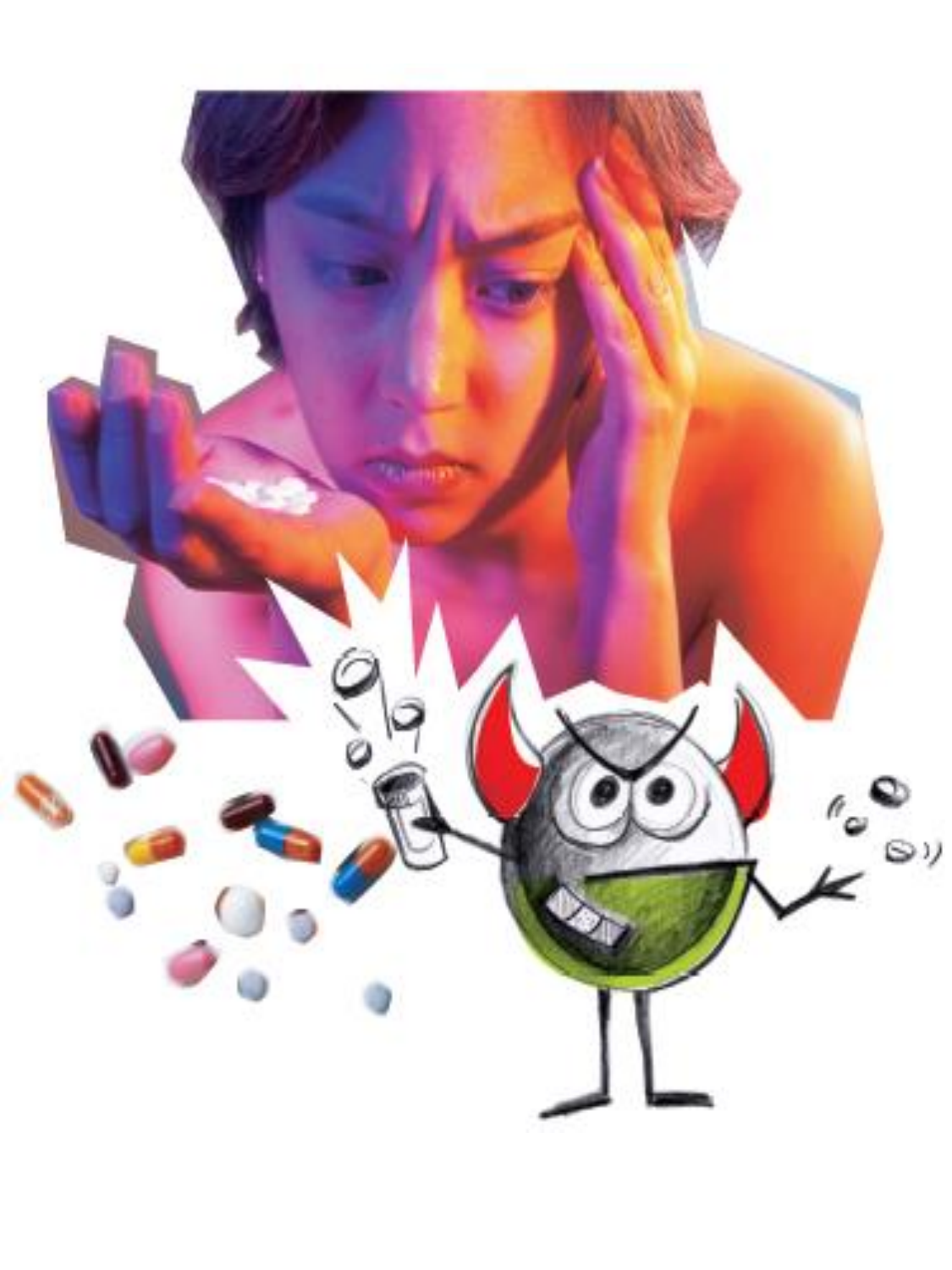**The Illness/ Medication Demon Robs us of our vigor and can lead to emotional ups and downs.** 

**Our performance can plummet due to side effects like memory loss, confusion, insomnia, nausea, or headache.**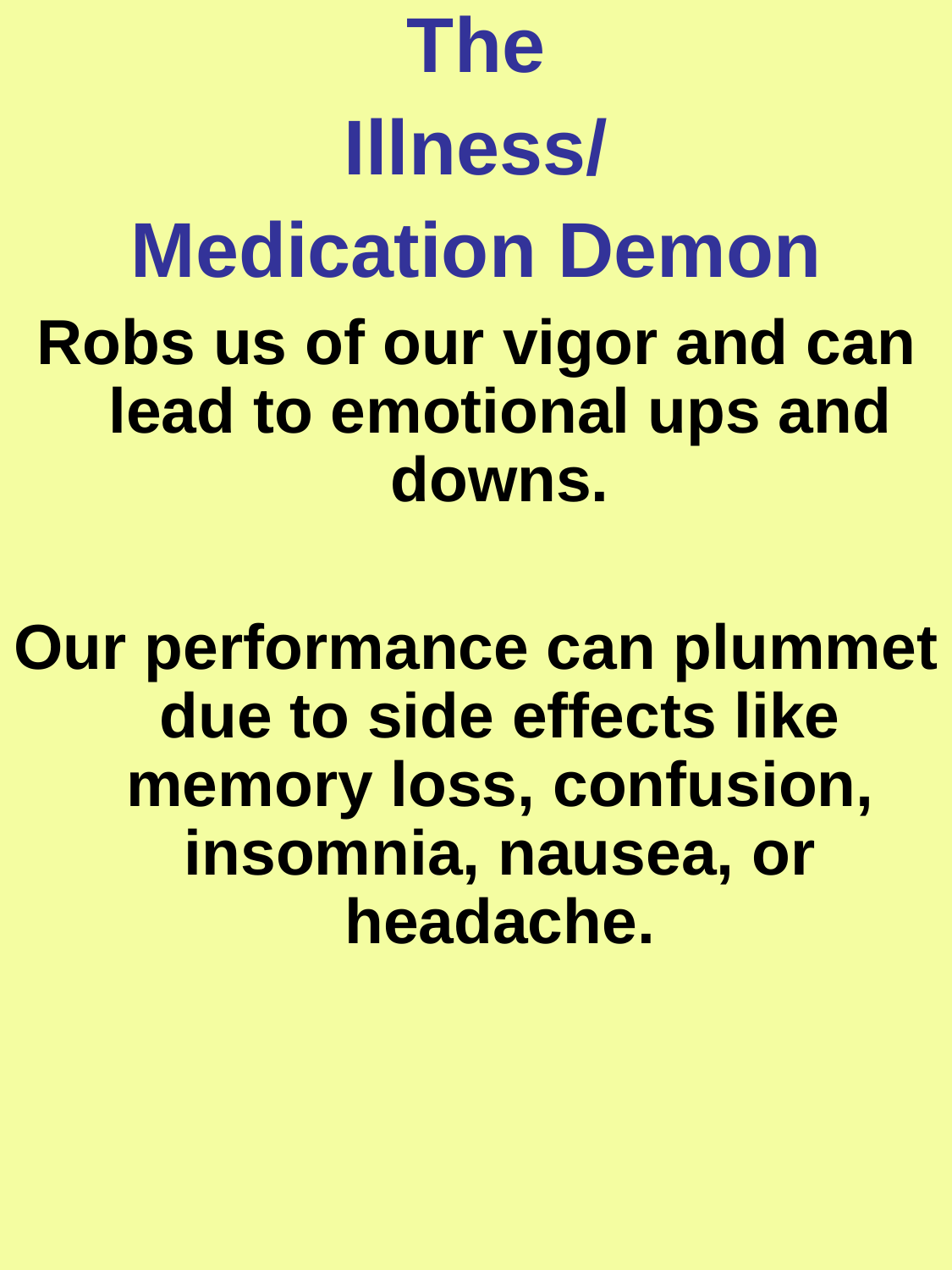## **Medication Inventory**

| Medication Dosage | <b>Pharmacy</b> | <b>Possible</b><br>Side<br><b>Effects</b> | Physician |
|-------------------|-----------------|-------------------------------------------|-----------|
|                   |                 |                                           |           |
|                   |                 |                                           |           |
|                   |                 |                                           |           |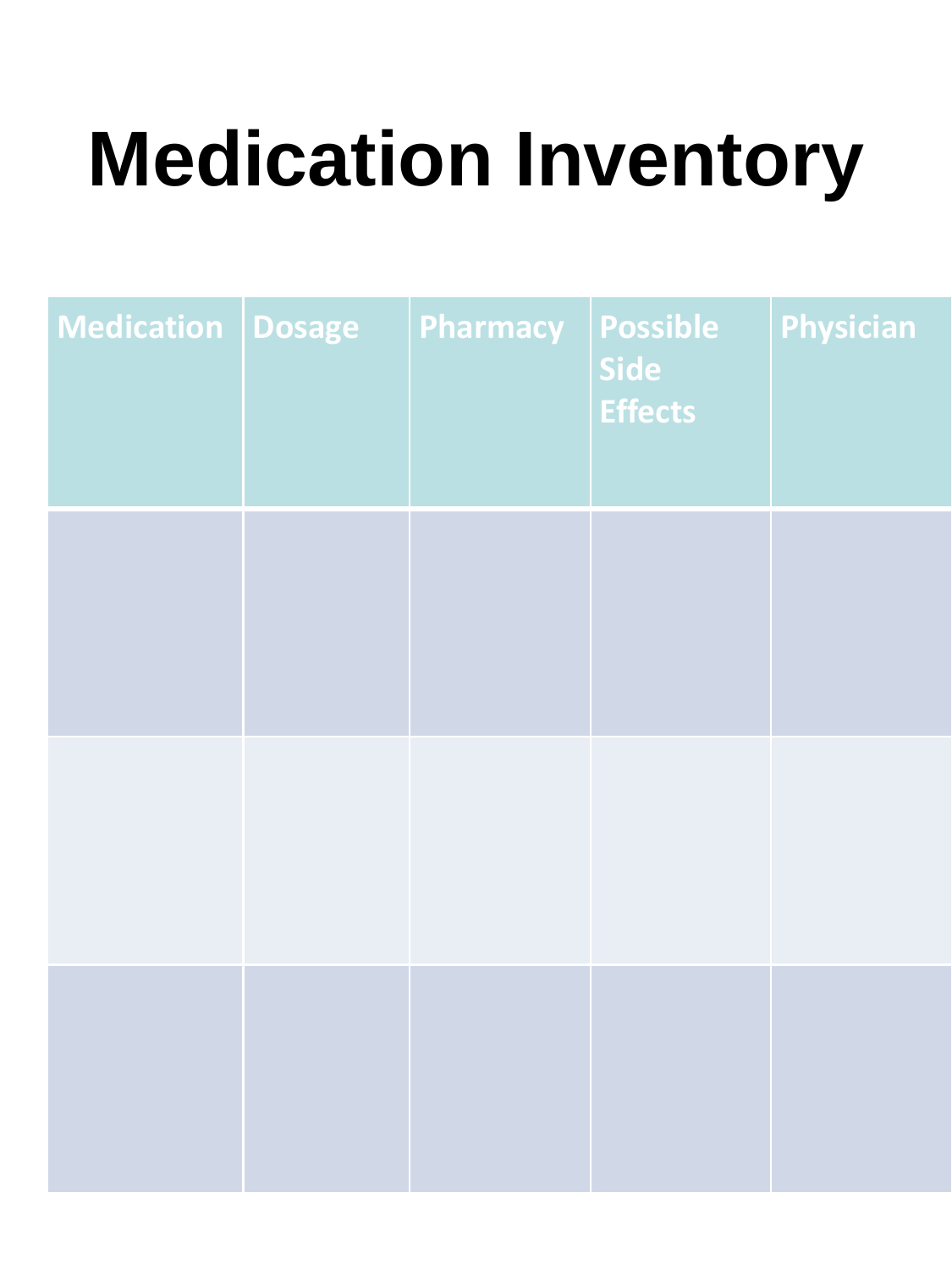## **Use Visualization**

- Visualize the last time you felt physically strong and fit.
- Specify when and where you were feeling most rested and healthy.
- Imagine and note what you were doing and who you were with.
- How positive did you feel and how long did the feeling last?
- How often have you had similar feelings in the past year?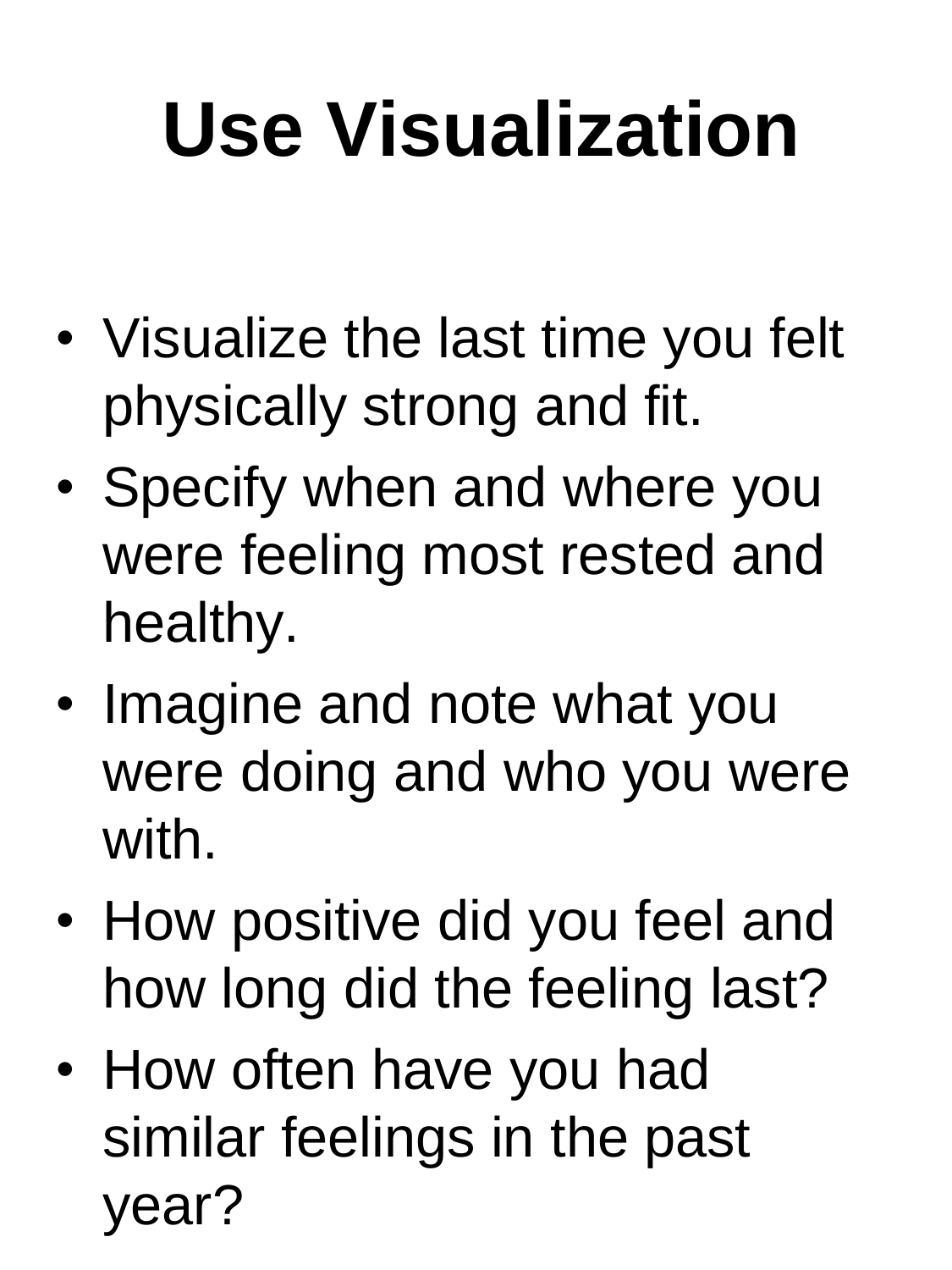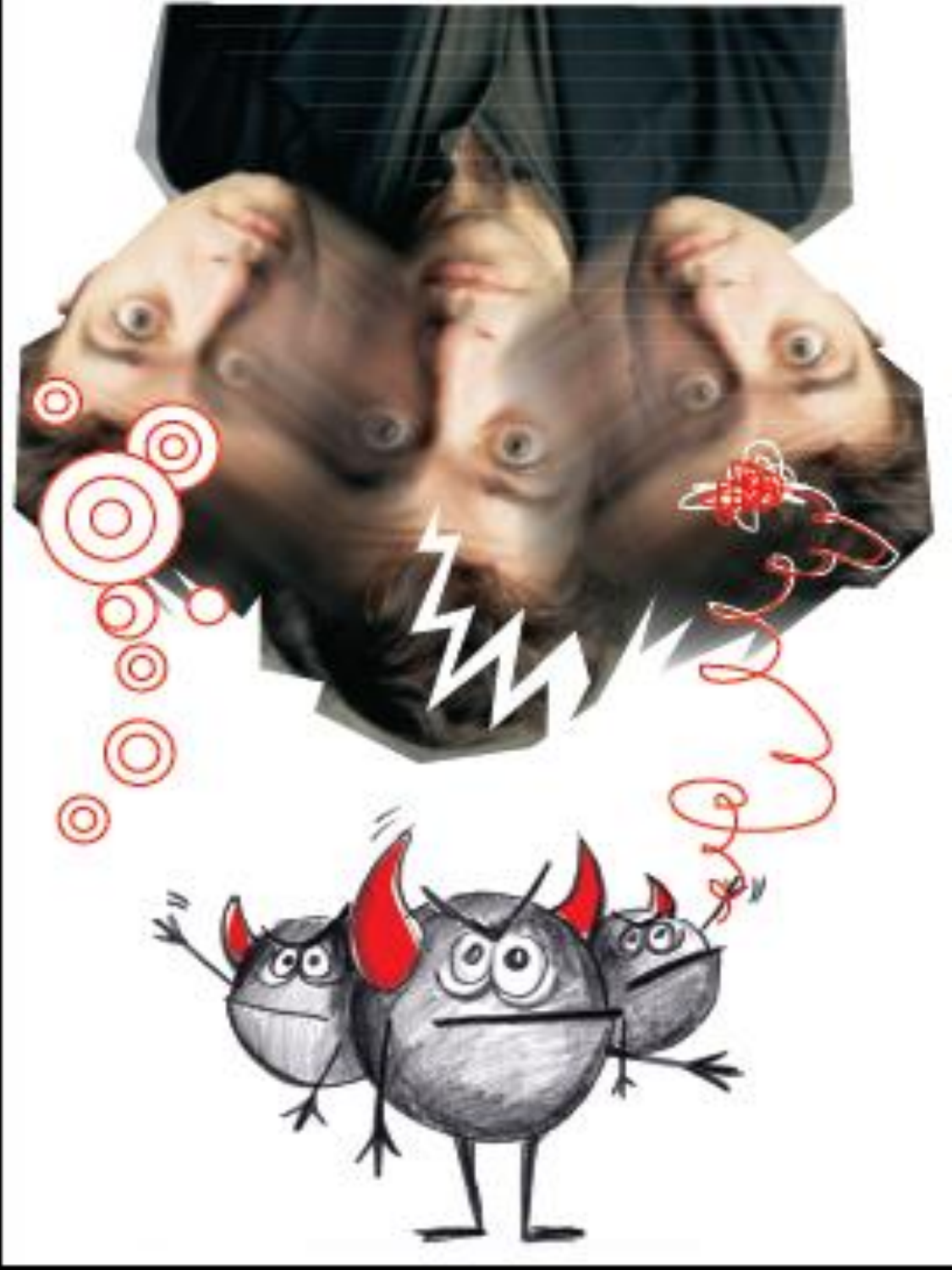# **The Unruly Mind Demon can have three heads.**

**It can involve a racing mind, daydreaming, or hyper focus.**

**The more unruly the mind, the less productive we are.**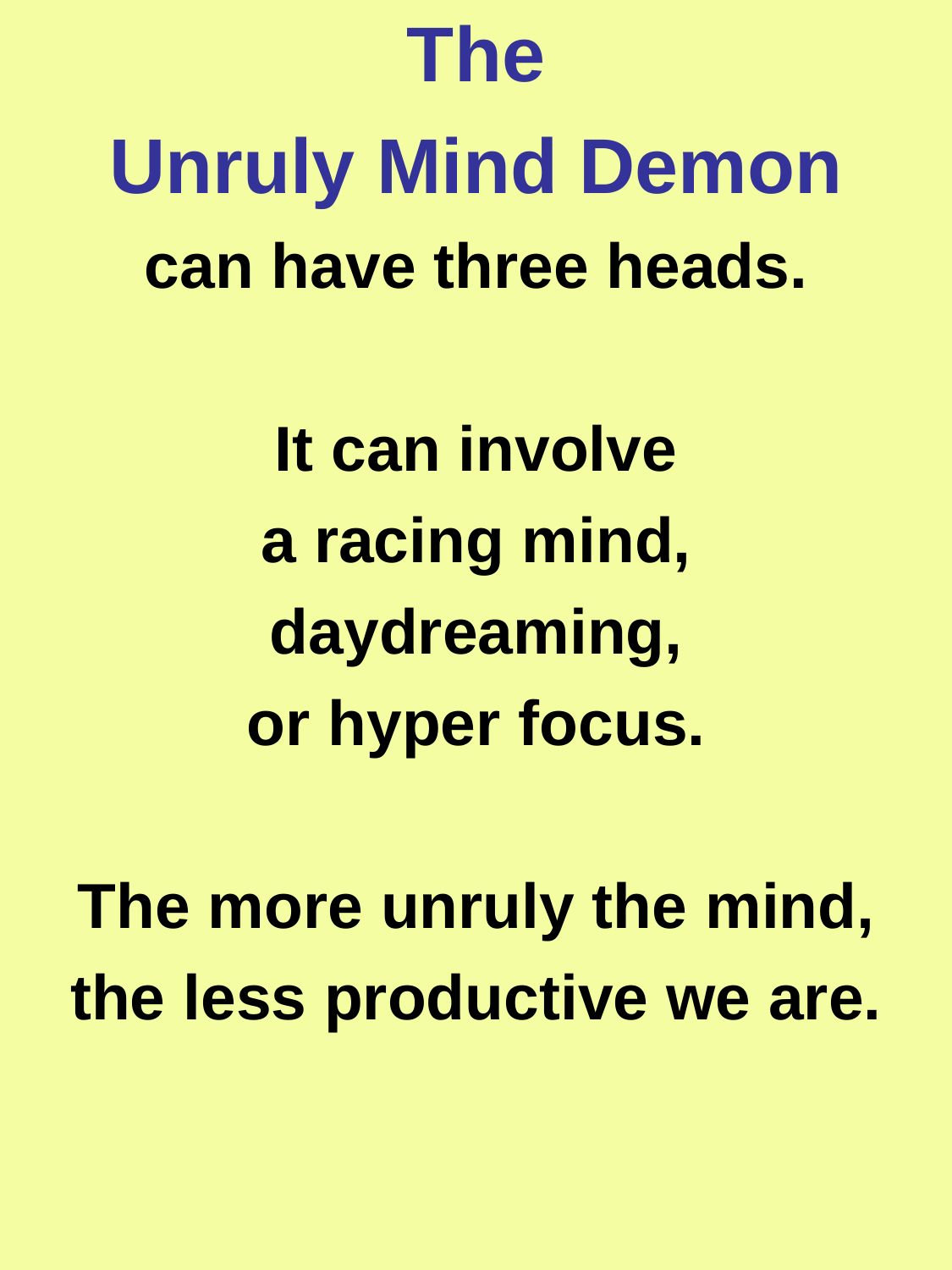## **Defenses Against an Unruly Mind**

- Select times when you are most alert.
- Use your body to slow down: stretch and/or take deep breaths.
- Visualize yourself working smoothly
- Engage in positive self-talk; say "Slow down. Take one step at a time."
- Deal with intrusive thoughts. Say "Stop! Now is not the time to think about this."
- Imagine yourself as a sprinter. Concentrate for a while and then take a break.
- Congratulate yourself as you focus and complete tasks.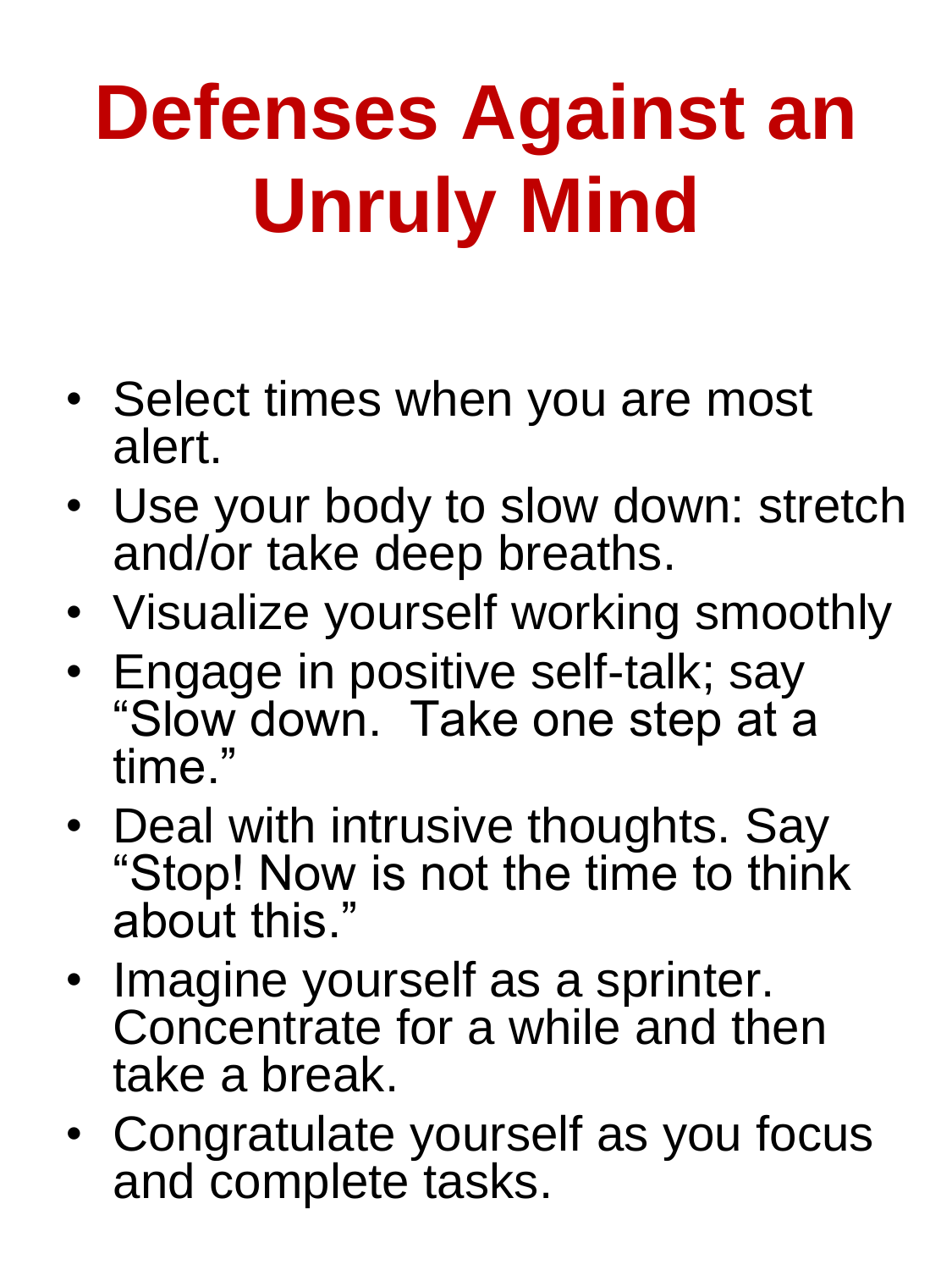**Tips for Dealing with Hyper Focus & Daydreaming**

#### • **Hyper focus**

– Set smaller goals



- Use alarms to signal the end of a work period.
- Ask others to interrupt you at a prearranged time.

#### • **Daydreaming**

- Identify times or situations when the behavior is most likely to occur.
- Rotate interesting with boring tasks.
- Set aside times for creativity and relaxation

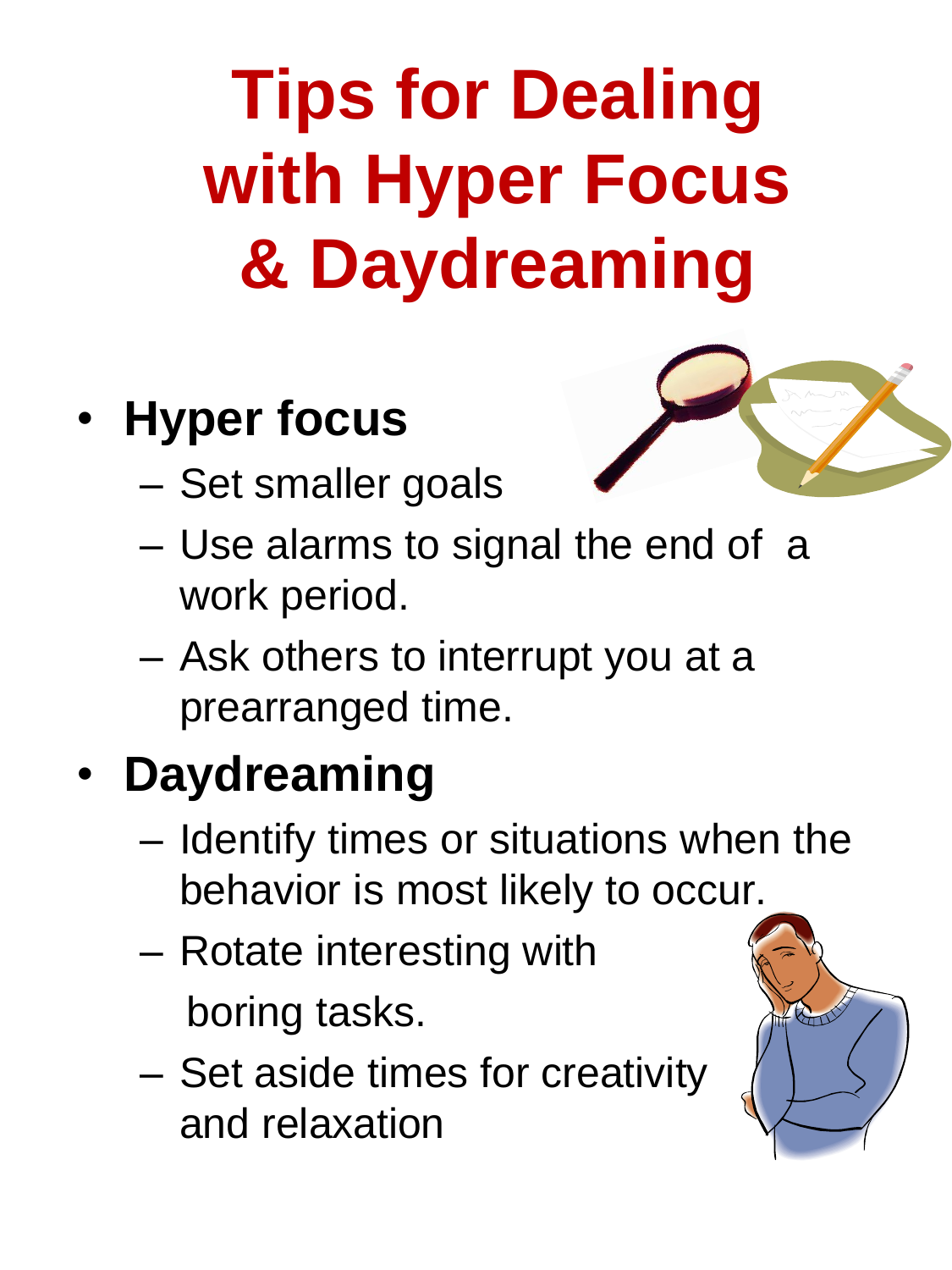## **Monitoring Work Flow: Check Your Feelings**

**Tired Hungry Tense** Confused **Scattered Tired eyes Worried** Headache **Distracted** Interrupted Other:



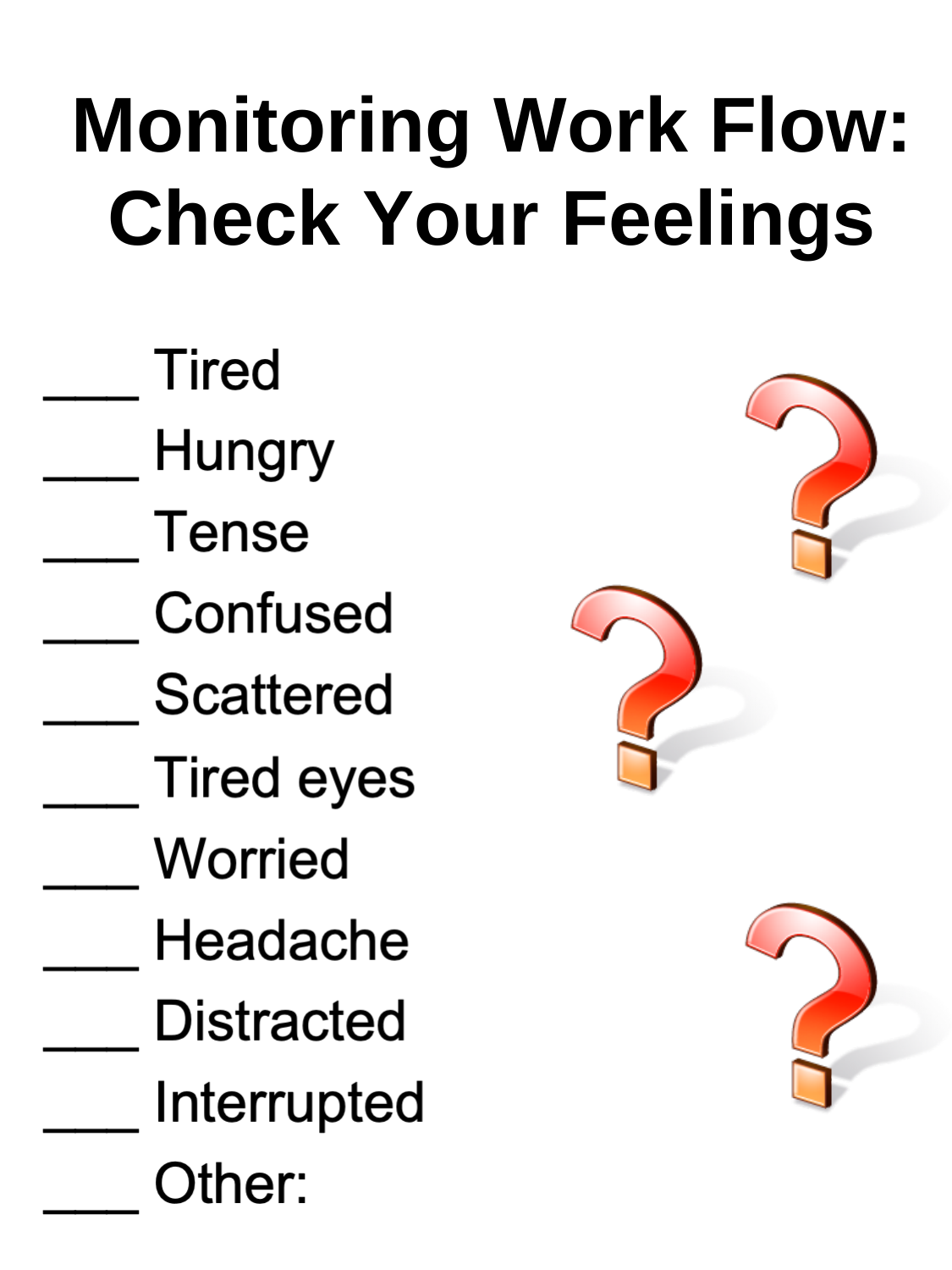## Monitoring Work Flow: Check Your Work

**Quantity** Rate of progress **Quality** Accuracy \_\_\_ Completeness **Legibility** 



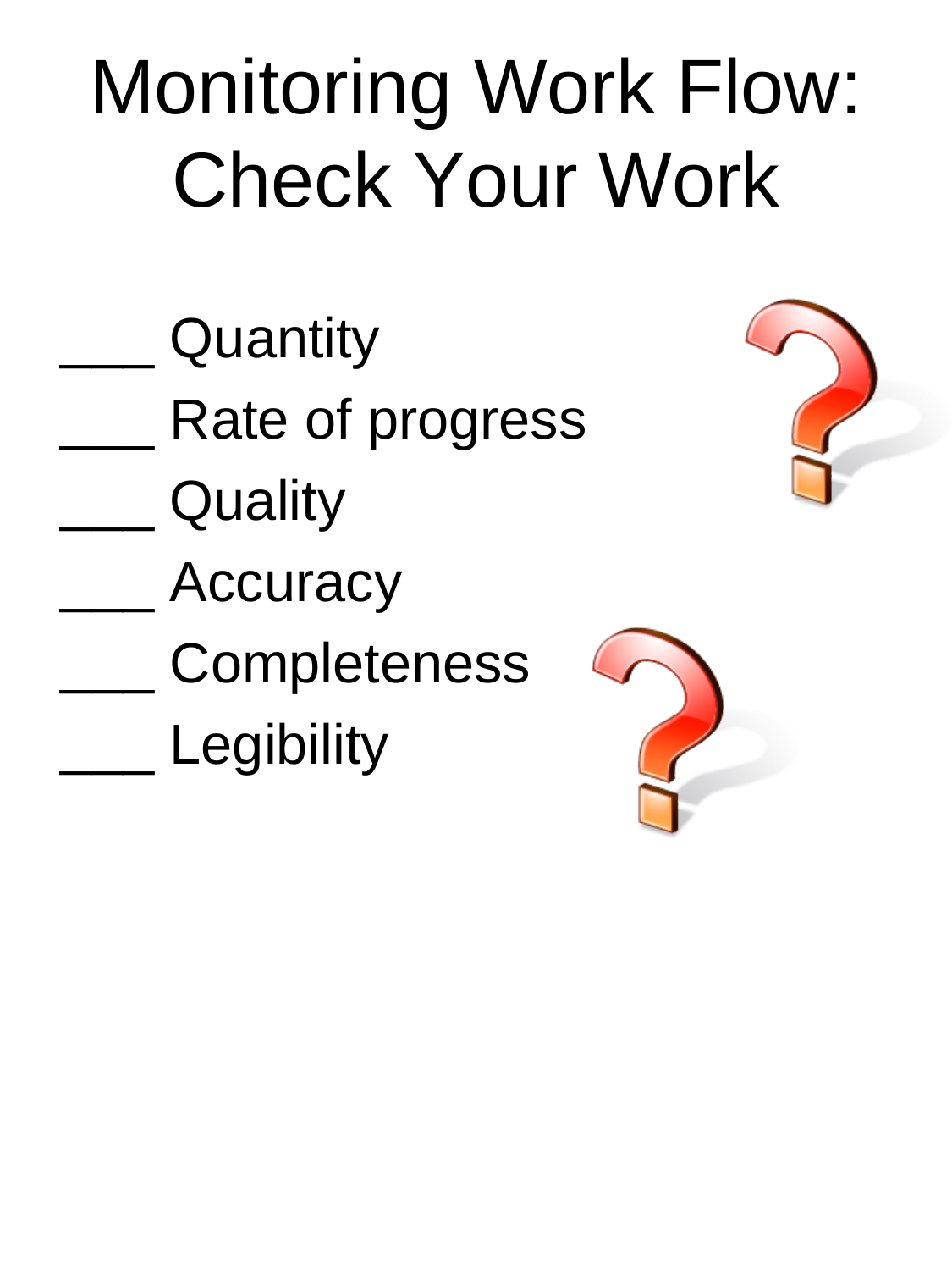## **Balance of Consequences**

|                     | <b>Positive</b><br><b>Consequences</b> | <b>Negative</b><br><b>Consequences</b> |
|---------------------|----------------------------------------|----------------------------------------|
| <b>Short-term</b>   |                                        |                                        |
| Long-term           |                                        |                                        |
| <b>Other Issues</b> |                                        |                                        |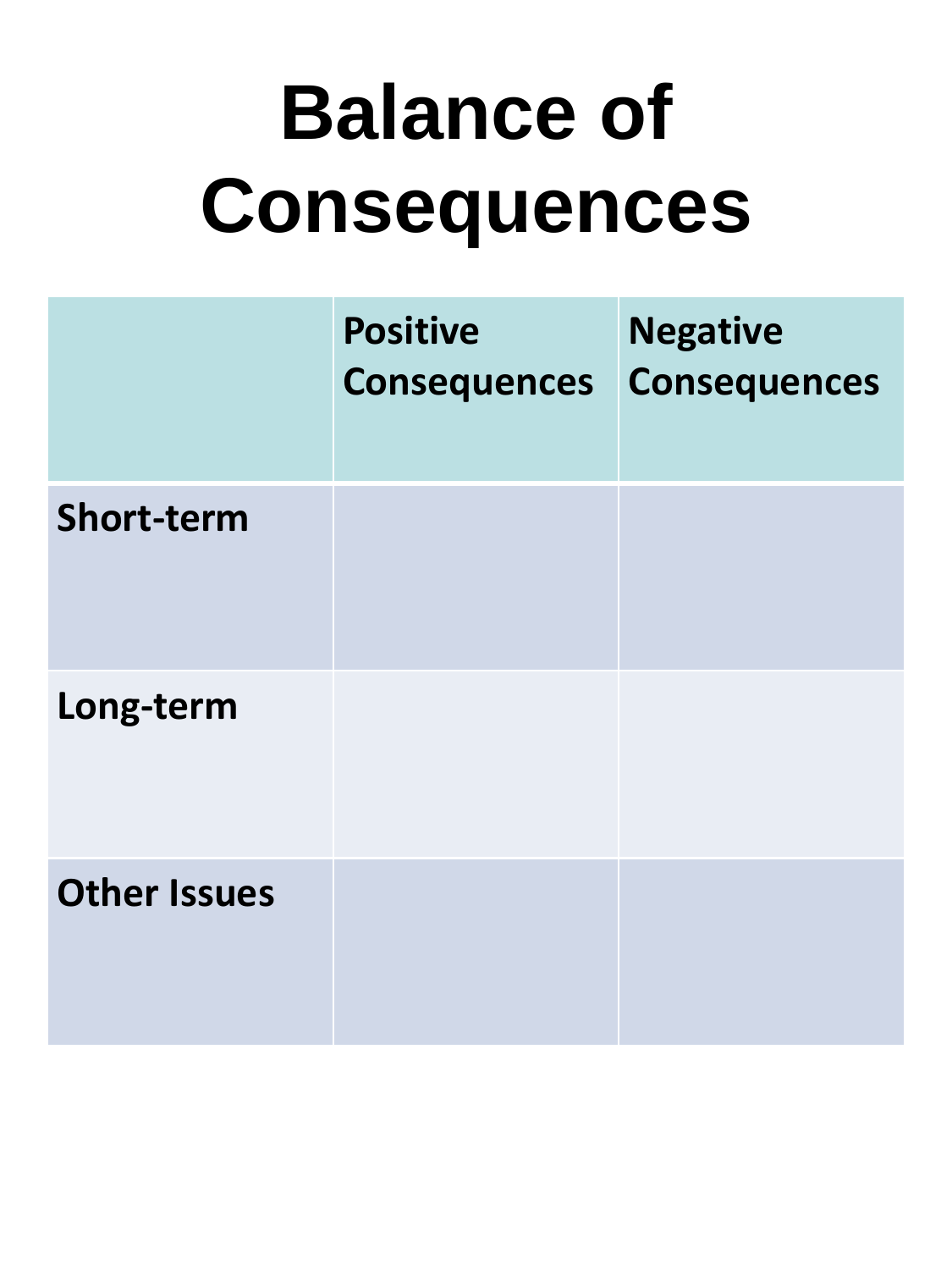**Move From Intention to Action**



- What distractions need to be decreased?
- Where and when are they most likely to occur?
- Why are they problematic??
- How will you defeat your demons of distraction?
- How and when will you motivate yourself?
- How and when will you monitor yourself?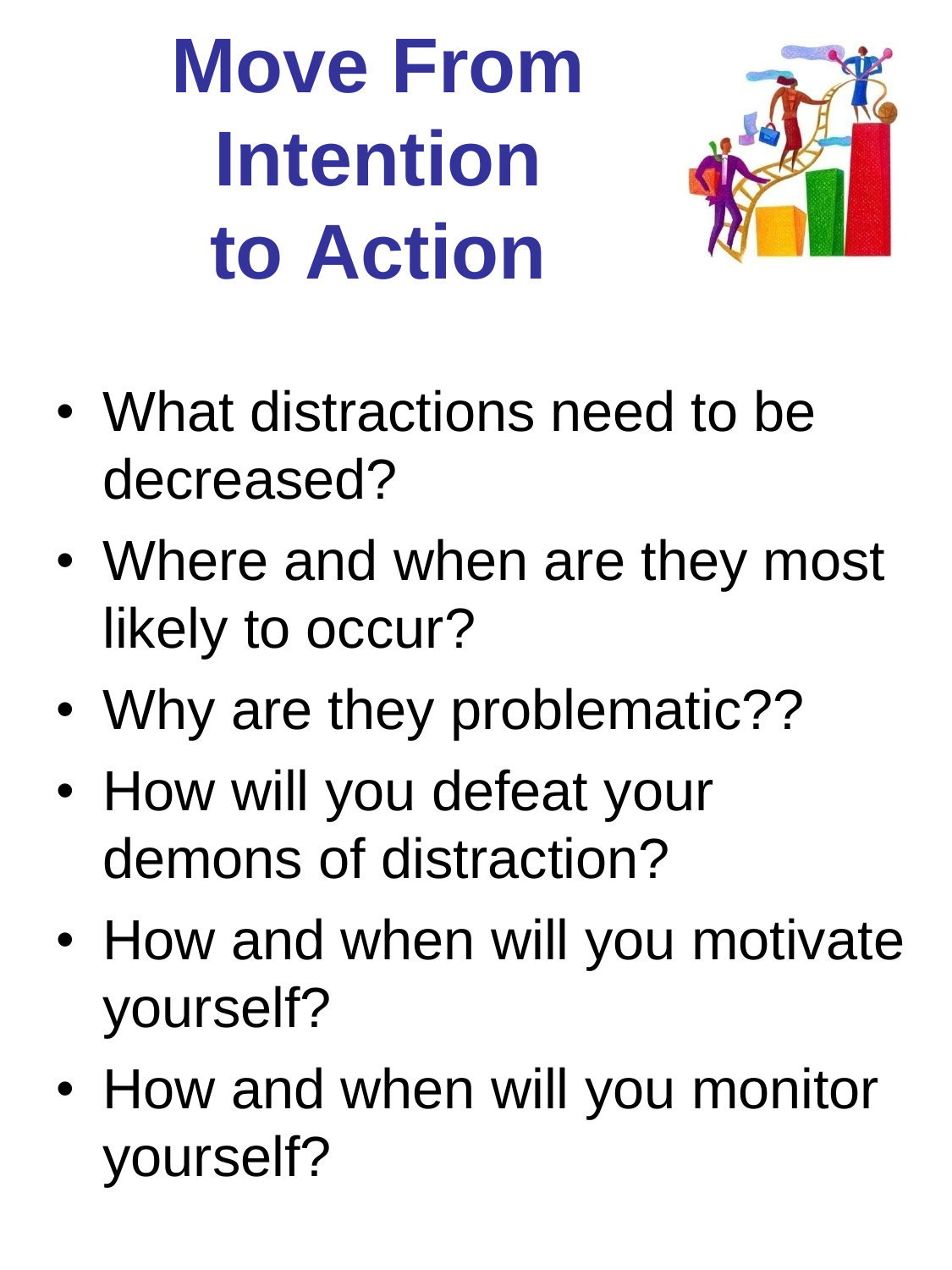### Possible Goals

#### • **Technology Demon**

- Impose an electric lockdown for 15 to 20 minutes each day
- Reduce or eliminate use of cell phone while driving

#### • *Others* **Demon**

- Post a sign or other announcement to protect your think time
- Create a message to tell others of your need for fewer interruptions and nondistracting conditions

#### • **Activities Demon**

- Schedule activities that require accuracy and detail when you are most alert and less distracted
- Take breaks when doing difficult or tedious tasks, especially when working in areas of vulnerability

#### • **Spaces Demon**

- Arrange an non-distracting area to work on difficult or tedious tasks
- Organize materials for quick and easy access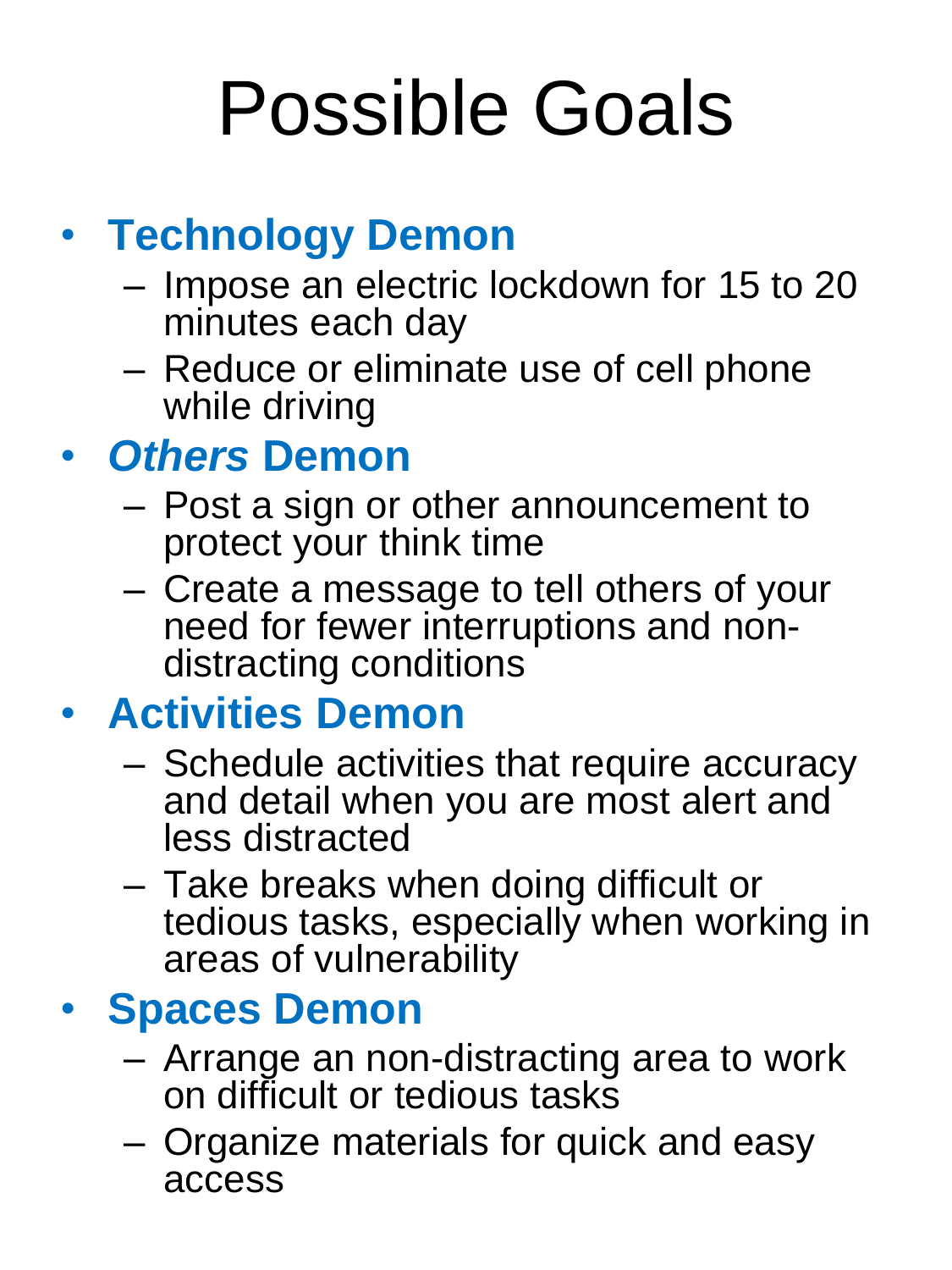# Possible Goals (Continued)

#### • **Stress Demon**

- Learn 1 to 3 new stress management strategies
- Schedule at least 15 minutes each day for de-stressing

#### • **Fatigue Demon**

- Develop a sleep routine to increase adequate and restful sleep
- Include breaks to rest and reenergize

#### • **Medication/Illness Demons**

- Schedule yearly medical, dental, and other appointments
- Create medical/medication files for self and other family members

#### • **Unruly Mind Demon**

- Schedule times to use the Stop, Look, and Listen technique.
- Schedule short intense work sessions and then take a break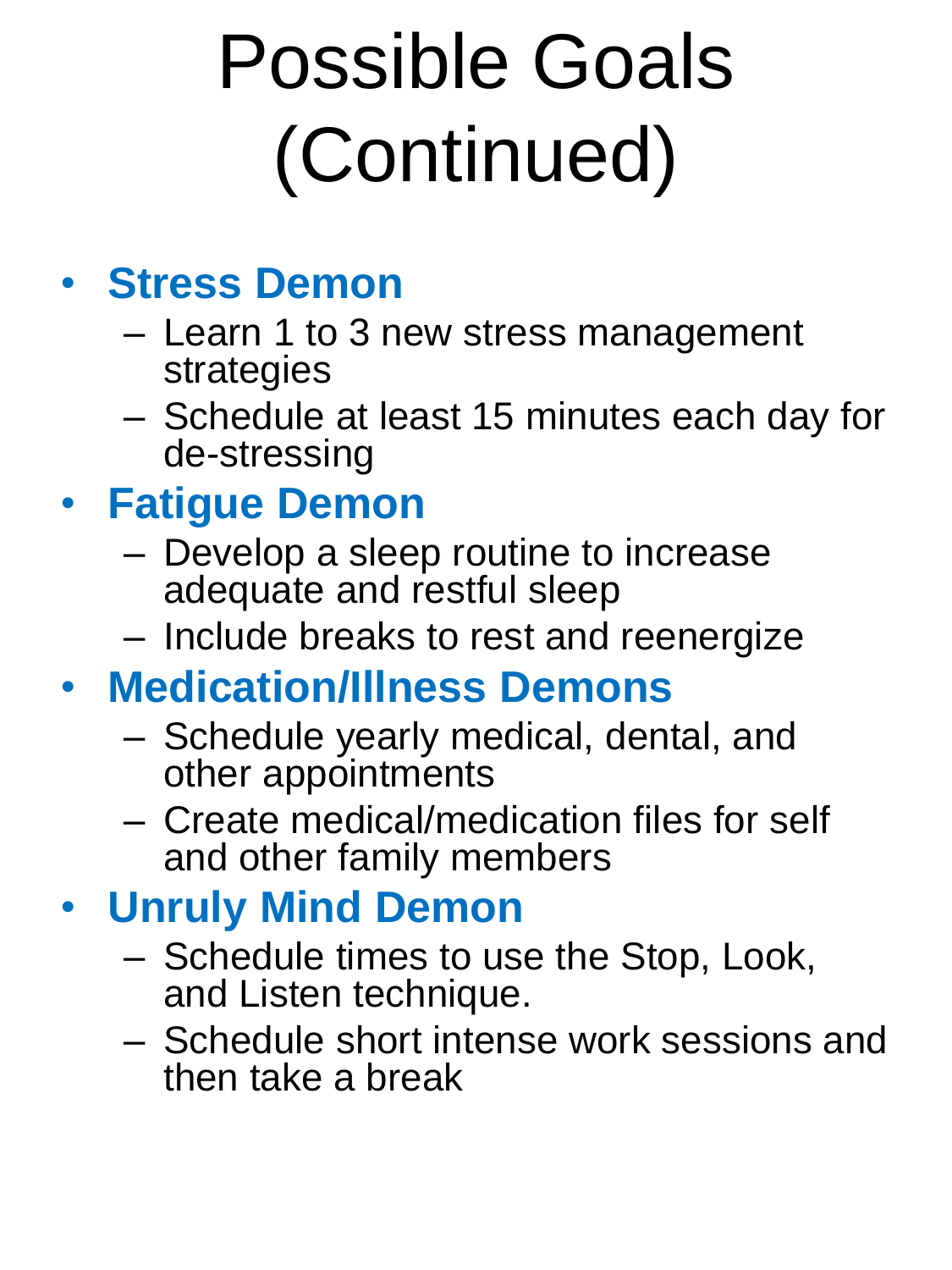### **Develop an Action Plan**

Demon:

Strategies:

Tips:

Steps:

Buddy:

Schedule: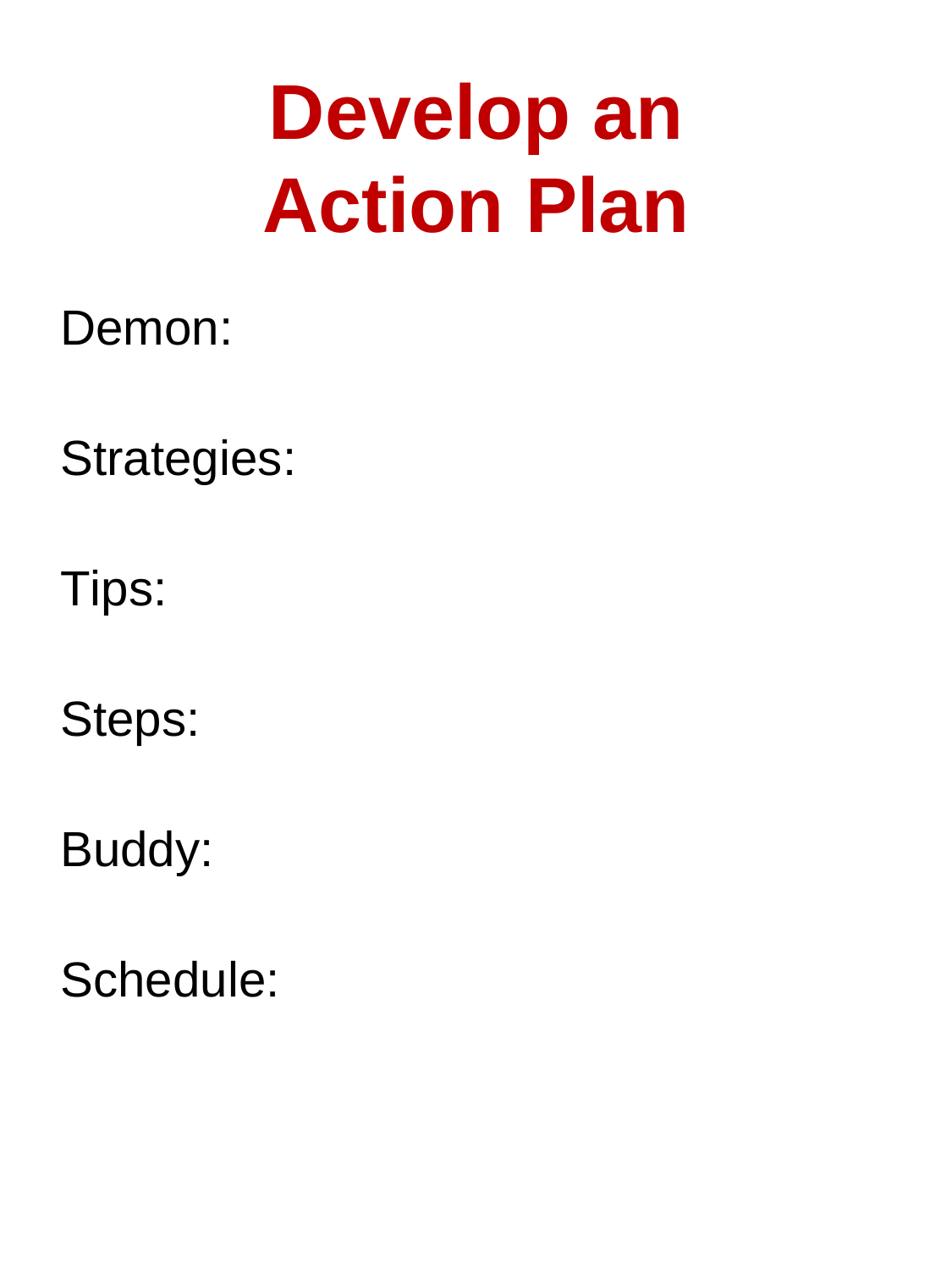## **Weekly Schedule**

|                | Sun | Mon | Tues   Wed | Thur | $ $ Fri | Sat |
|----------------|-----|-----|------------|------|---------|-----|
| $6\phantom{a}$ |     |     |            |      |         |     |
| $\overline{7}$ |     |     |            |      |         |     |
| 8              |     |     |            |      |         |     |
| 9              |     |     |            |      |         |     |
| 10             |     |     |            |      |         |     |
| 11             |     |     |            |      |         |     |
| 12             |     |     |            |      |         |     |
| $\overline{1}$ |     |     |            |      |         |     |
| $\overline{2}$ |     |     |            |      |         |     |
| $\overline{3}$ |     |     |            |      |         |     |
| $\overline{4}$ |     |     |            |      |         |     |
| 5              |     |     |            |      |         |     |
| $\overline{6}$ |     |     |            |      |         |     |
| $\overline{7}$ |     |     |            |      |         |     |
| 8              |     |     |            |      |         |     |
| 9              |     |     |            |      |         |     |
| 10             |     |     |            |      |         |     |
| 11             |     |     |            |      |         |     |
| 12             |     |     |            |      |         |     |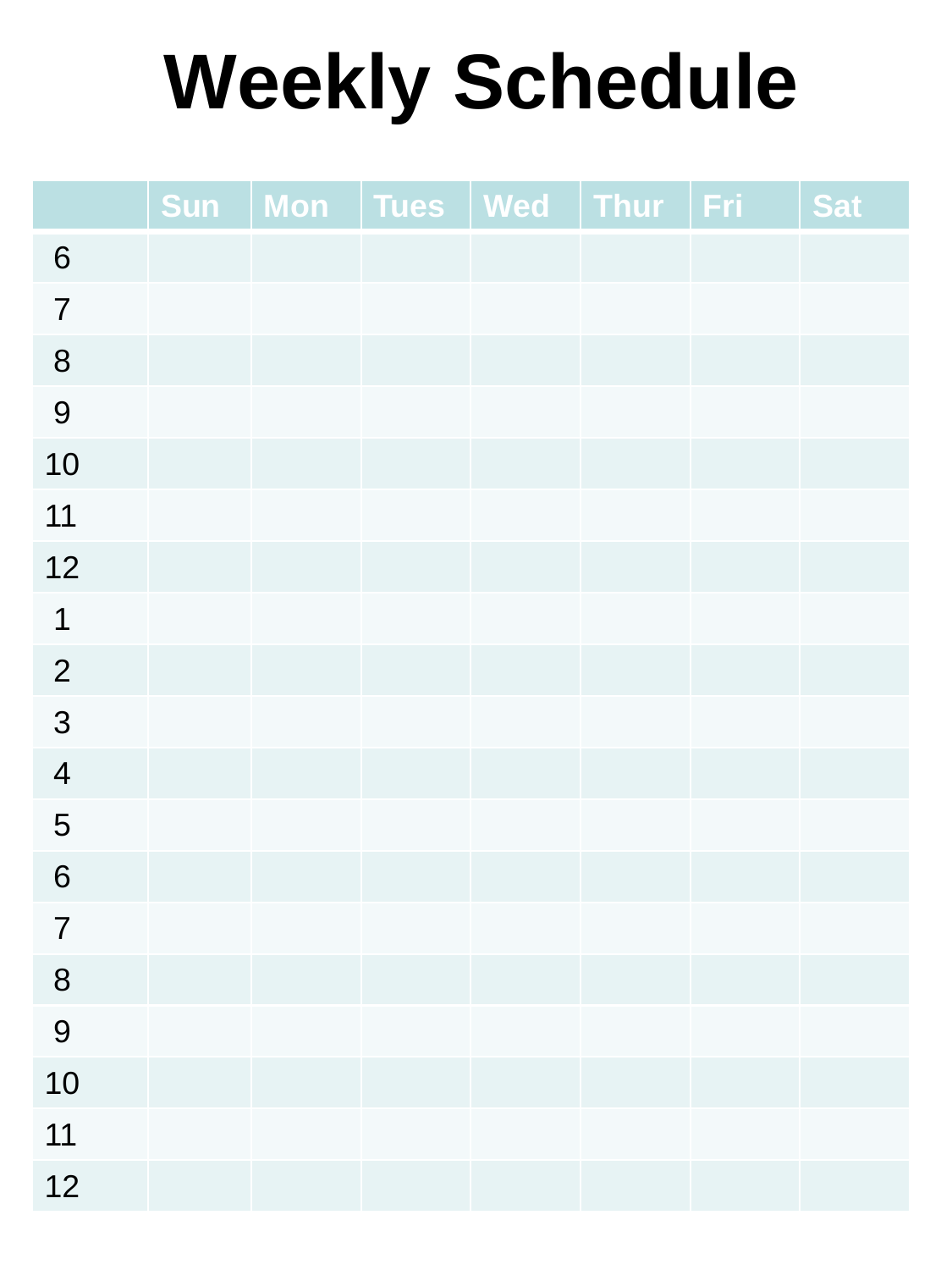#### **Prevent Pitfalls**

- What barriers are you likely to confront?
- How can you deal with these barriers?
- What will you do or say?
- What actions will you take?
- Who or what resources can help?